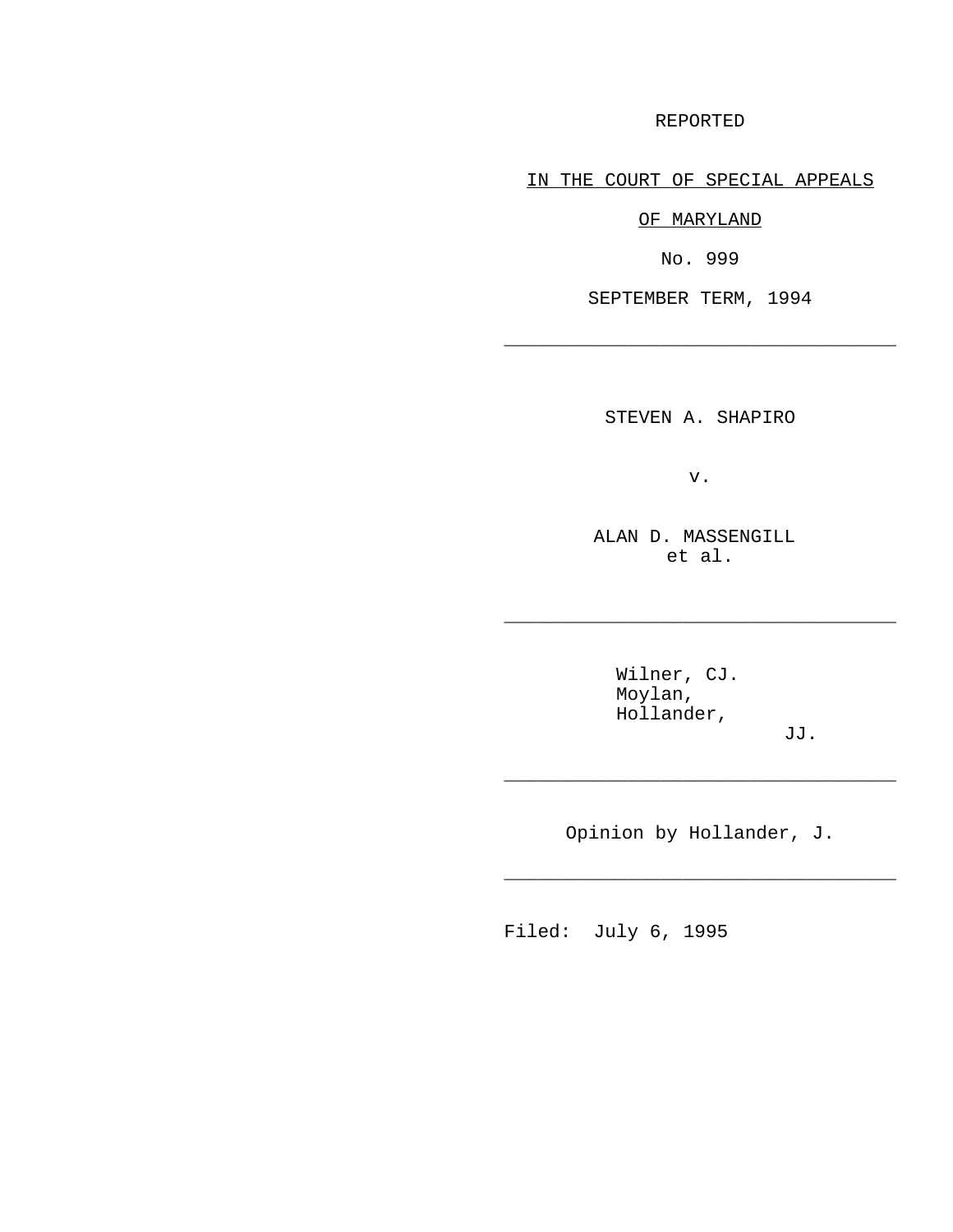"An eminent lawyer cannot be a dishonest man," Daniel Webster once said.<sup>1</sup> This thought underlies the employment dispute between two attorneys--one who fired an associate out of distrust for his integrity and his judgment, and the other who claims he was defamed and wrongly discharged. Appellant Steven A. Shapiro was terminated from employment by appellees Alan D. Massengill and Alan D. Massengill, P.A. because, during employment negotiations, Shapiro did not inform Massengill that his former employer was under federal investigation for fraud involving a contract with which Shapiro had some involvement. After the discharge, Shapiro filed suit in the Circuit Court for Montgomery County, alleging three claims: breach of contract, wrongful discharge, and defamation. The jury returned a verdict for appellees on all claims, and Shapiro has appealed.

#### **Issues Presented**

Shapiro presents a pentad of issues for our review:

- 1. Did the Court err by refusing to instruct the jury that if they found it was a minimum term contract, then under Dorrance v. Hoopes, 122 Md. 344, 90 A.2d 92, 94 (Md. 1919), it could only be broken before the end of the term by conduct which was gross, evil or actually injurious to the employer's business?
- 2. Did the Court err by not ruling as a matter of law that the employment agreement was a minimum term

 $1$ Address to Charleston, S.C. Bar, May 10, 1847. Quoted from DAVID S. SHRAGER & ELIZABETH FROST, THE QUOTABLE LAWYER ¶ 75.67, at 188 (1986).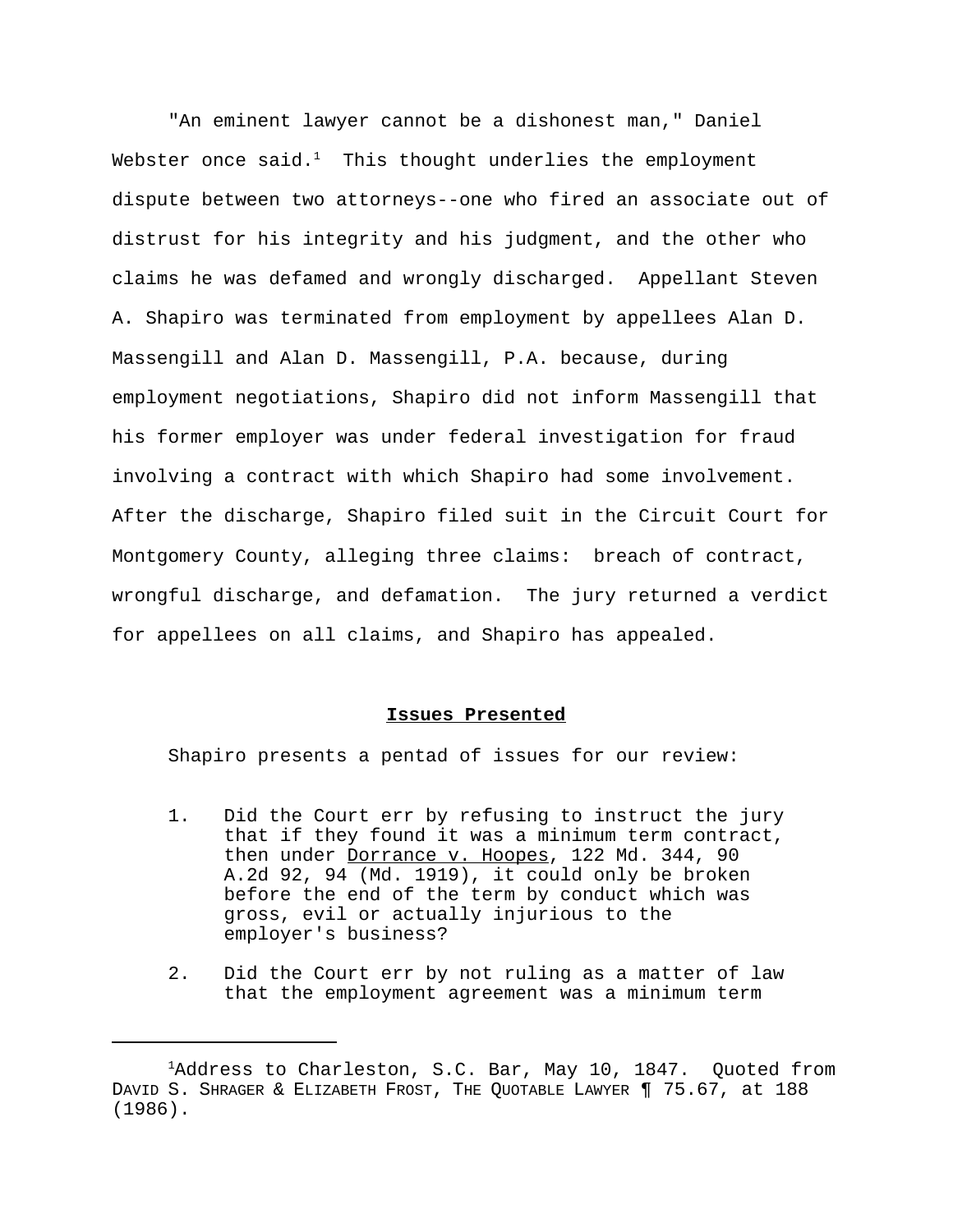contract?

- 3. Did the Court err by refusing to instruct the jury on whether a job applicant has a duty [not] to disclose to prospective employers that his current employer is or had been under investigation?
- 4. Did the Court err by not ruling that Massengill's written and verbal statements to his employees and the unemployment office were defamatory per se?
- 5. Did the Court err in withdrawing punitive damages from jury consideration?

Our review of the record leads us to conclude that the court did not err in declining to rule, as a matter of law, that the employment contract in dispute was a term contract. Further, the court did not err in its instructions as to the concept of "good cause" to justify termination of a term contract, or in its instructions as to the tort of abusive discharge. We agree with Shapiro, however, that the court erred with respect to appellant's defamation claim and shall reverse and remand as to that claim only. As a result, we decline to reach the punitive damages issue.

We shall address the substance of each assertion, but in a varied order, and not exactly as appellant has presented them.

### **Factual Summary**

For the purposes of this appeal, most of the relevant facts are undisputed.

Shapiro became a member of the West Virginia Bar in 1983.

 $-3-$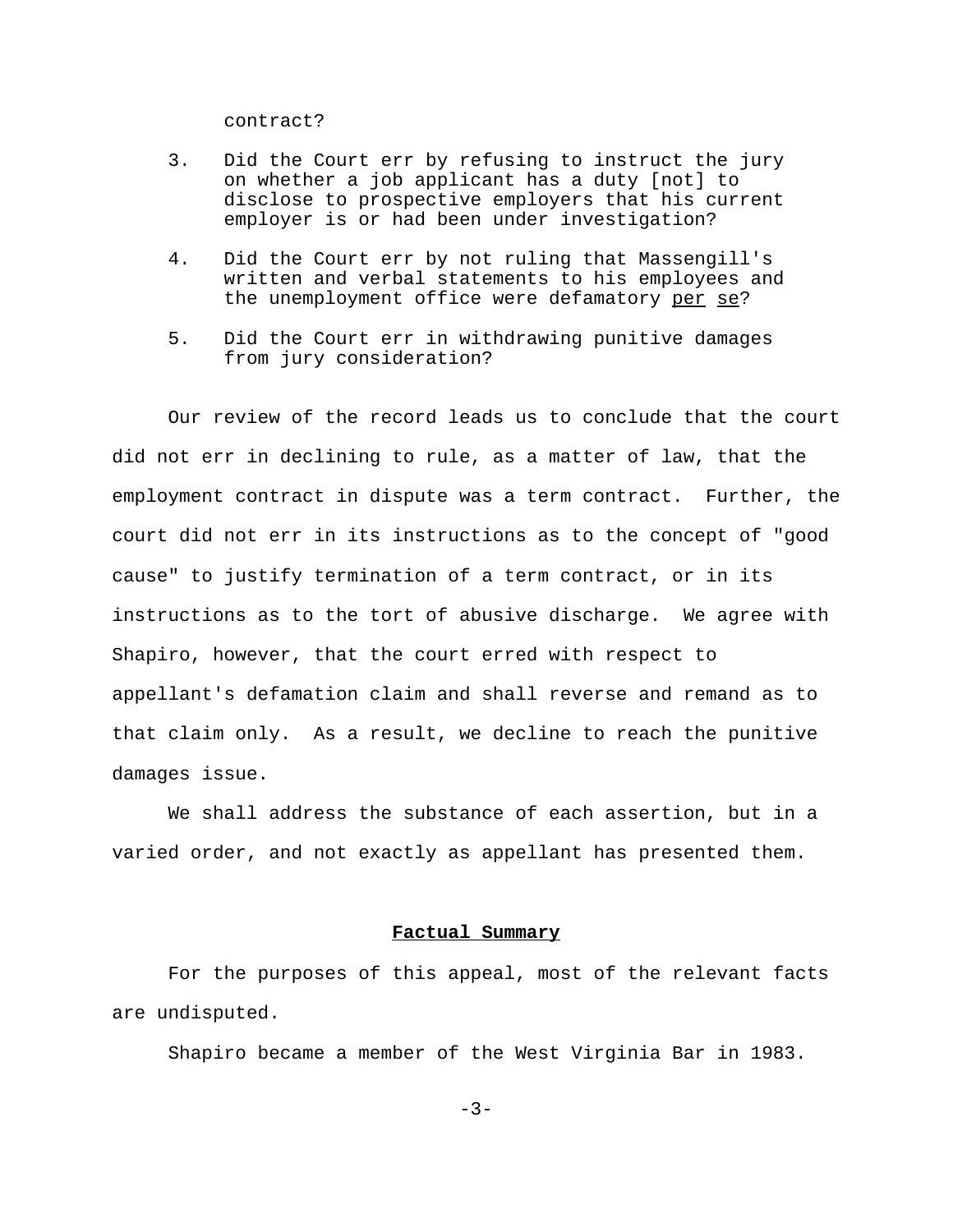Thereafter, in 1986, Shapiro began working for Contel Federal Systems, Inc. ("Contel"), as one of twelve in-house contracts administrators. The federal government was one of Contel's customers. In August 1990, the Army discovered a discrepancy in a claim for payment submitted by Contel and initiated an investigation. Although Shapiro had not prepared the bills that were the focus of the investigation, he had drafted a transmittal letter for one of the bills in question. Nevertheless, Shapiro was never a subject of the investigation. Ultimately, the Army concluded that the discrepancies resulted from clerical error and no charges were ever lodged against anyone.

Even before the commencement of the Contel investigation, Shapiro had decided to pursue a private law practice. Accordingly, in July 1990, he took the Maryland Bar examination, which he passed, and began searching for opportunities to develop a law practice. In December 1990, Shapiro met Massengill, who expressed an interest in expanding his firm's practice, which then consisted primarily of personal injury and domestic cases, to include business and government contract components. During the negotiations which ensued, Shapiro made clear that he wanted a secure position, lasting at least a year, that could provide him with an opportunity to develop a client base for his own practice. Shapiro concedes that, during his employment discussions with Massengill, he never advised Massengill of the Contel investigation.

 $-4-$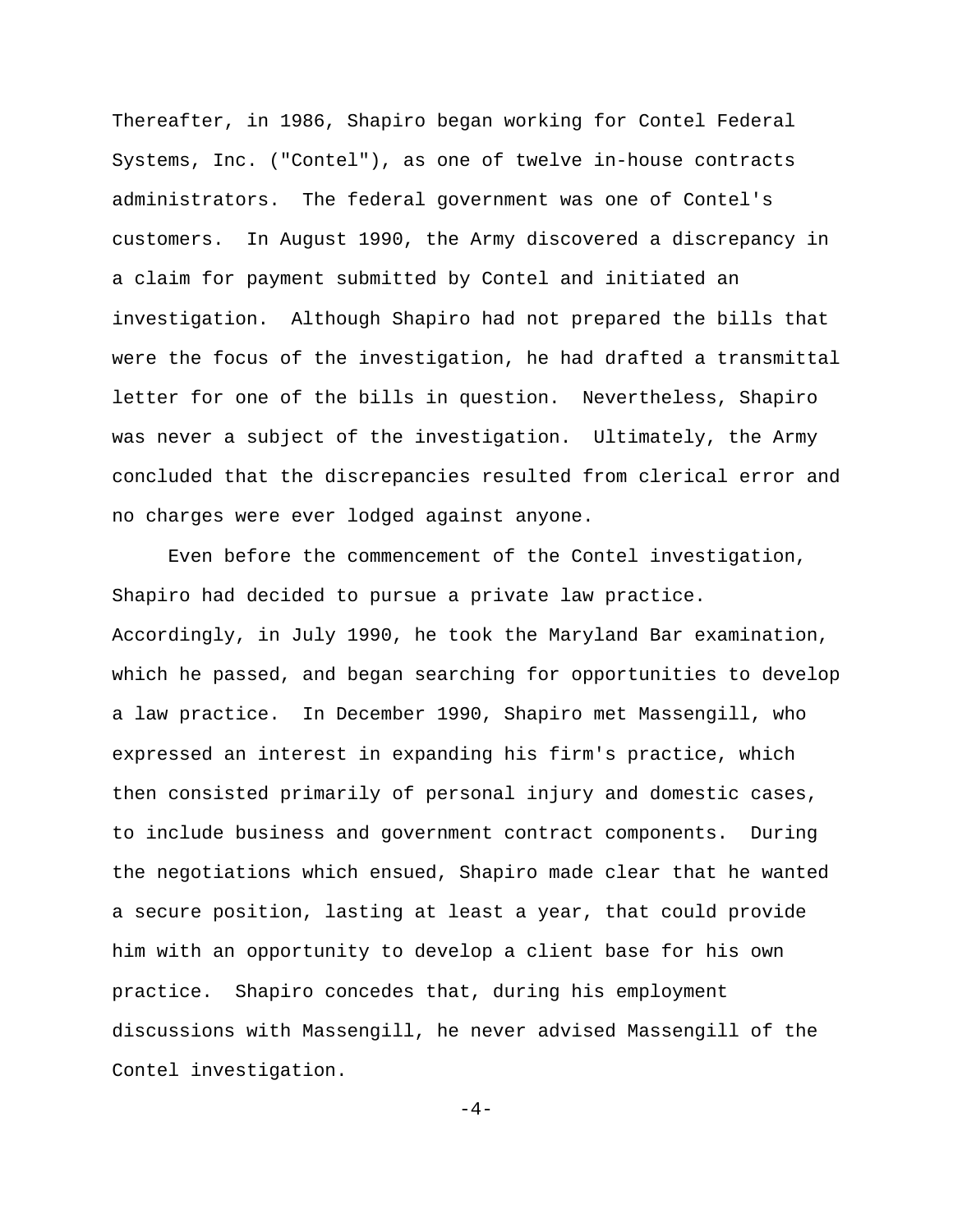On January 31, 1991, Shapiro received an employment contract and an accompanying cover letter from Massengill. Shapiro promptly signed the contract and, on April 1, 1991, he began working for Massengill. Of particular relevance to this dispute, the contract provided:

*I expect the term of this arrangement to go for at least one year, assuming we both continue working as we anticipate*. However, *we each reserve the right to cancel the arrangement after 9 months* with the next 90 days to count as part of the year.

If our efforts are successful, I expect to increase your salary appropriately each year after the first year. We will have to negotiate this based upon clients, earnings, and profits. . . . Also, it is my intent that if we are successful and work well together, then I will consider having you become a junior partner at the end of 3 years.

(Emphasis added).

On April 24, 1991, just three weeks after Shapiro began working for Massengill, Phillip Radoff, Contel's general counsel, advised Shapiro that the Army wanted to conduct a final interview of Shapiro before closing the investigation. The interview was purely voluntary; Shapiro could have declined to be interviewed. Radoff informed Shapiro that Contel would hire an attorney to represent Shapiro at this interview, if he wanted one. Shapiro then informed Massengill of the Contel investigation and his impending interview.

Massengill was angry that Shapiro had failed to inform him of the investigation, that Shapiro could be a witness in criminal

-5-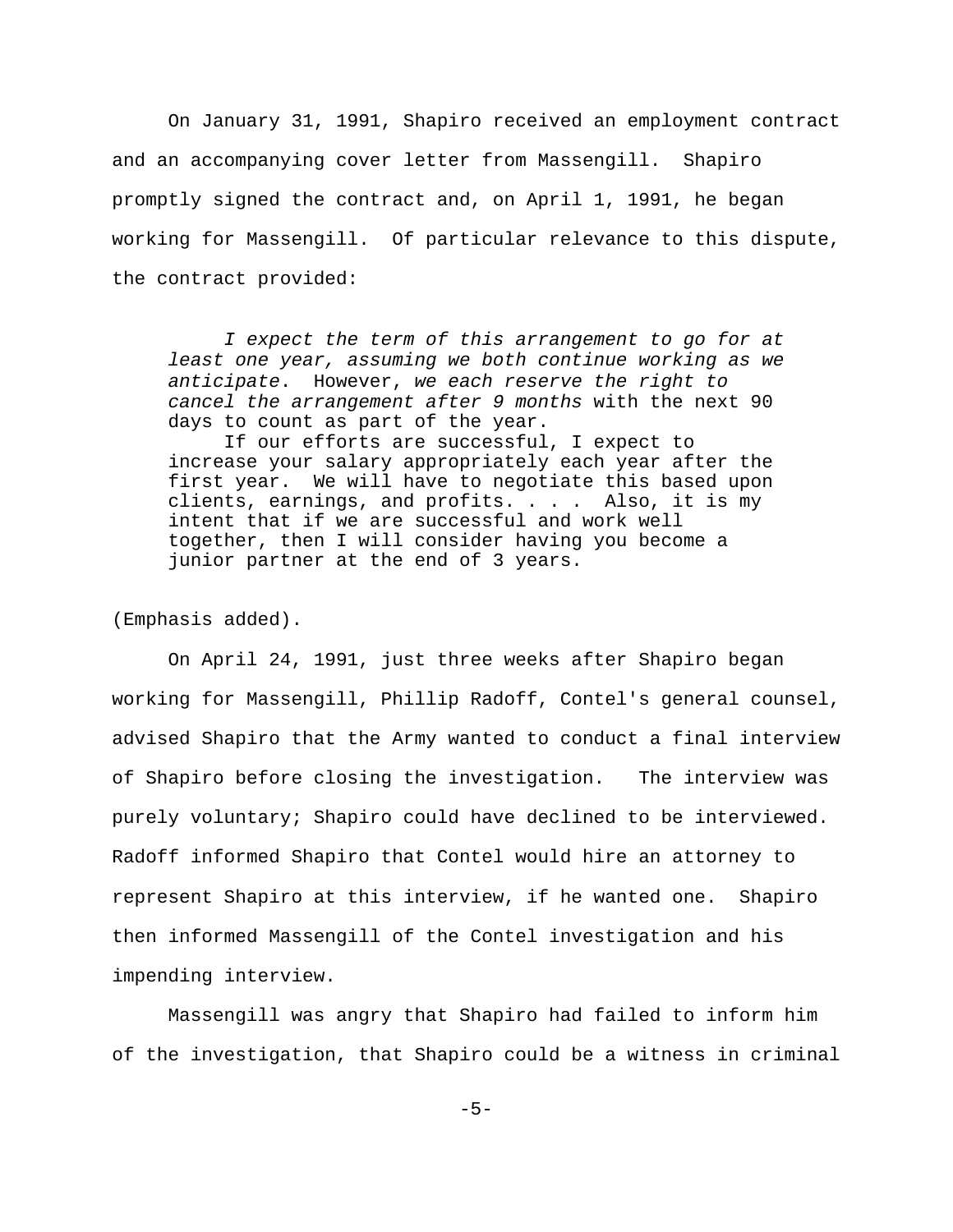proceedings, or perhaps--in the worst case--that Shapiro himself could even be indicted. Shapiro explained to Massengill that he did not disclose the Army's inquiry earlier because no one at Contel had ever been implicated of wrongdoing, he believed the matter had essentially been resolved prior to the time that he met Massengill, and he was never a subject of the inquiry. Moreover, he considered the investigation "insignificant," and therefore did not think it necessary to disclose it during his employment discussions with Massengill. Although Shapiro acknowledged that "anything is possible," he steadfastly denied that he could be indicted.

In addition, Shapiro specifically asked Massengill to call Radoff to confirm his story, but Massengill never did so. Nor did Massengill take any other steps to verify Shapiro's account. Instead, on May 3, 1991, just a month after Shapiro began working for Massengill, Shapiro was fired. Shortly thereafter, at a meeting of the firm's employees, Massengill explained his decision to discharge Shapiro.

Subsequently, at Shapiro's request, the Army's Special Agent in charge of the Contel investigation wrote Massengill a letter, dated May 16, 1991, confirming that "Mr. Shapiro was never the target of this investigation, nor has any wrongdoing been attributed to him." At trial, through deposition testimony, Massengill acknowledged that this letter reflected what Shapiro had told him on April 24, 1991. Massengill nonetheless sent a

-6-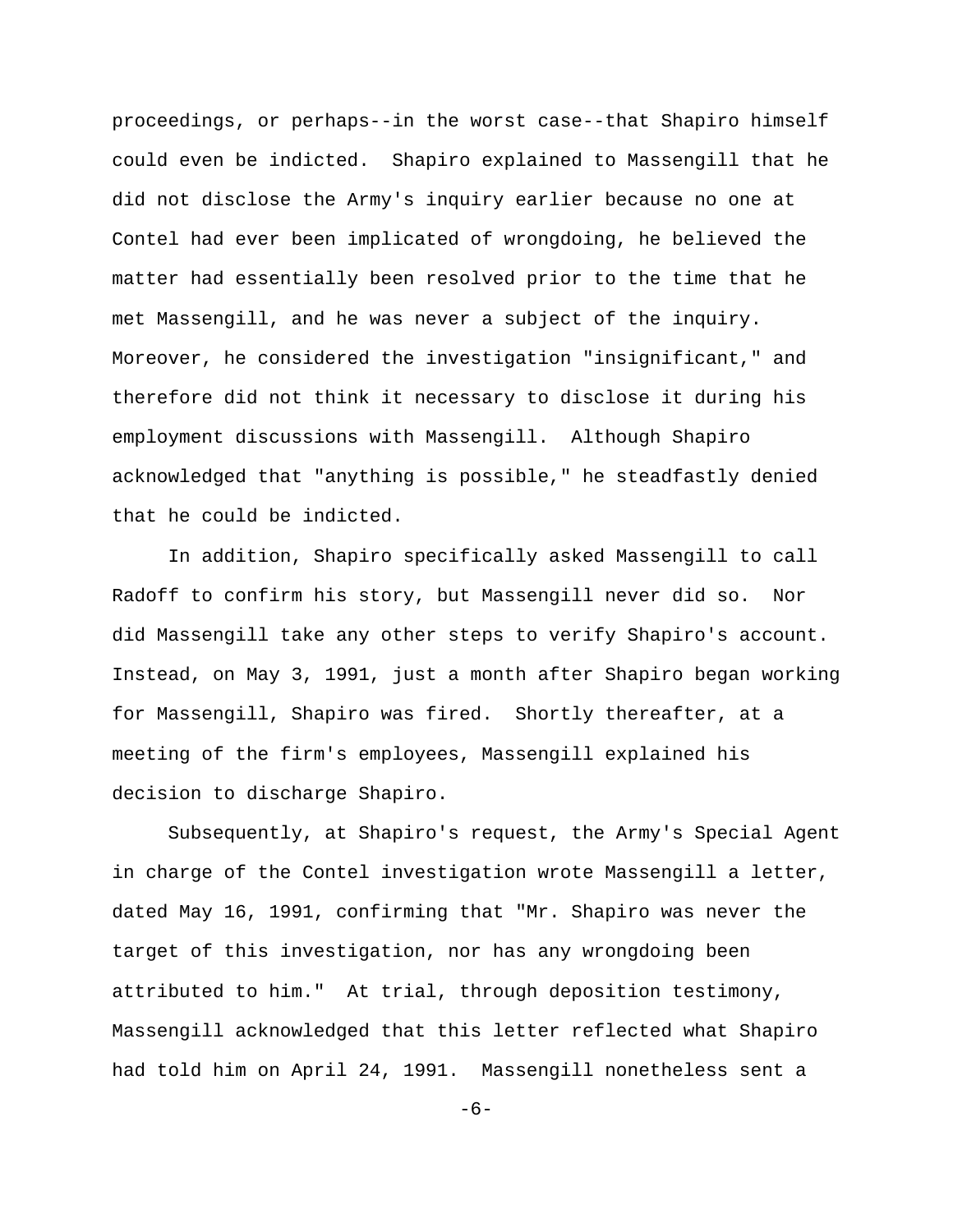statement to the Department of Employment and Economic Development ("DEED"), dated May 20, 1991, opposing Shapiro's claim for unemployment benefits.<sup>2</sup>

Additional facts will be included where pertinent to our discussion of the issues presented.

# **Discussion**

### **I. Breach Of Contract**

### A. Term vs. At-Will

Appellant argues that the employment contract was unambiguous and, therefore, the court erred in submitting to the jury the issue of whether the contract was terminable at will or provided a definite term. Instead, he claims the court should have ruled, as a matter of law, that the contract created a fixed term of employment.

An employment agreement may either be for a fixed term or at will. *Hrehorovich v. Harbor Hospital*, 93 Md. App. 772, 790 (1992), *cert. denied*, 330 Md. 319 (1993); *Chai Mgmt., Inc. v. Leibowitz*, 50 Md. App. 504, 513 (1982). Generally, an employer

 $2$ DEED awarded Shapiro full unemployment benefits. Massengill appealed this decision, but the DEED Board of Appeals affirmed the award. Thereafter, Shapiro re-applied for further benefits. On August 28, 1991, upon inquiry by DEED, Massengill sent an identical copy of the allegedly defamatory statement to DEED. The parties dispute whether Massengill intended this second statement as an opposition to Shapiro's receipt of subsequent benefits.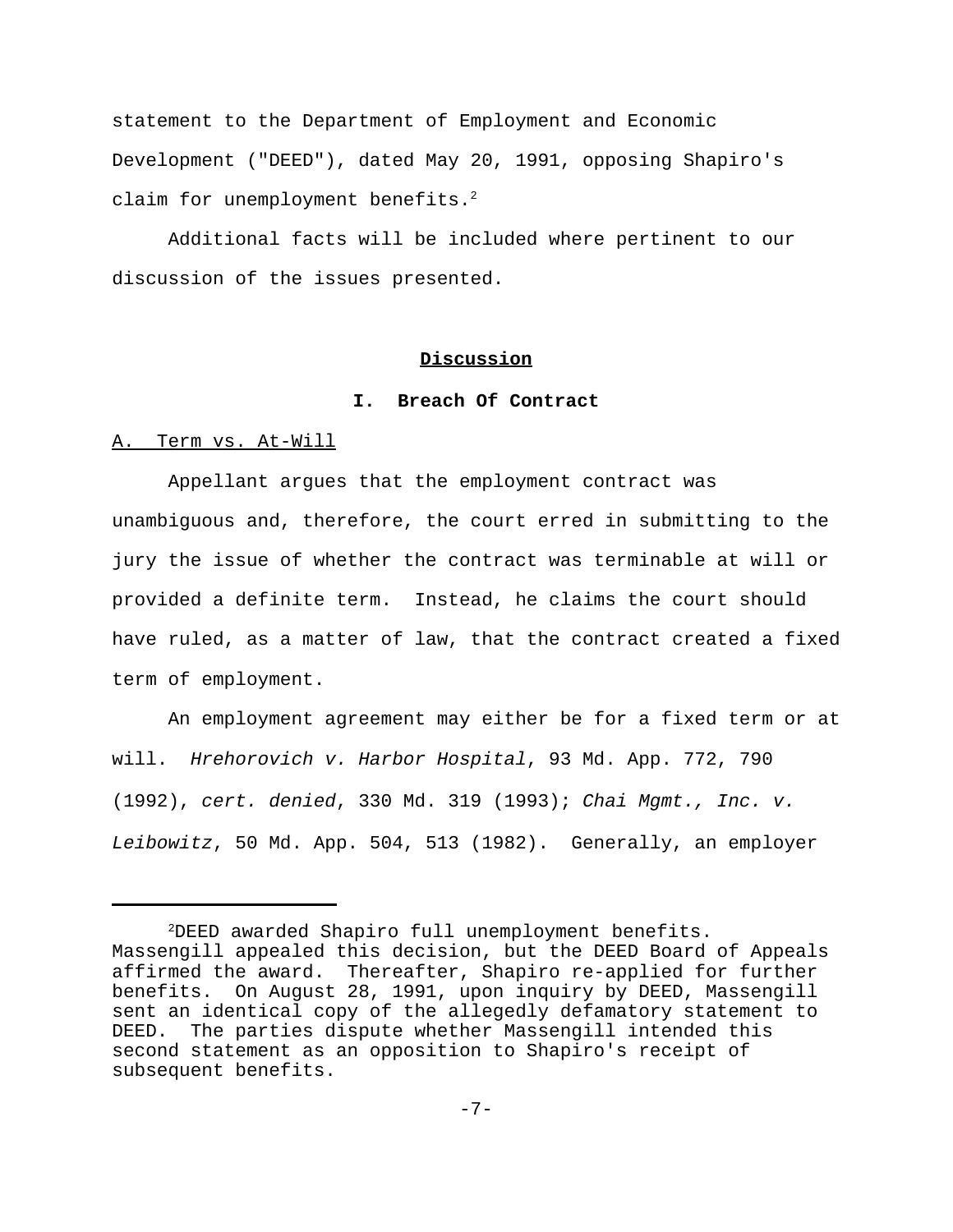or an employee may terminate an at-will employment relationship, for almost any reason or no reason, at any time. *Lee v. Denro*, 91 Md. App. 822, 829 (1992); *Beery v. Md. Medical Laboratory*, 89 Md. App. 81, 94 (1991); *Haselrig v. Publ. Storage, Inc.*, 86 Md. App. 116, 122 (1991); *Castiglione v. Johns Hopkins Hosp.*, 69 Md. App. 325, 338 (1986); *see also Adler v. Amer. Standard Corp.*, 291 Md. 31, 35 (1981). An employment contract is deemed at will, and therefore terminable without cause, when it does not expressly specify a particular time or event terminating the employment relationship. *Staggs v. Blue Cross of Md., Inc.*, 61 Md. App. 381, 388, *cert. denied*, 303 Md. 295 (1985). On the other hand, when an employment contract specifies a definite term, it may only be terminated prior to the end of the term for just cause. *Chai Mgmt.*, 50 Md. App. at 513.

Shapiro alleges that Massengill breached the employment agreement by terminating him, without good cause, before the expiration of the term. Therefore, whether the employment contract was at will or for a fixed term is significant. If it was at will, as appellees claim, then Massengill was entitled to terminate Shapiro with or without good cause. But if it was for a stated term, as Shapiro argues, then the employer could only fire Shapiro for sufficient cause.

Construction of a contract is, in the first instance, a question of law for the court to resolve. *Suburban Hosp. v.*

-8-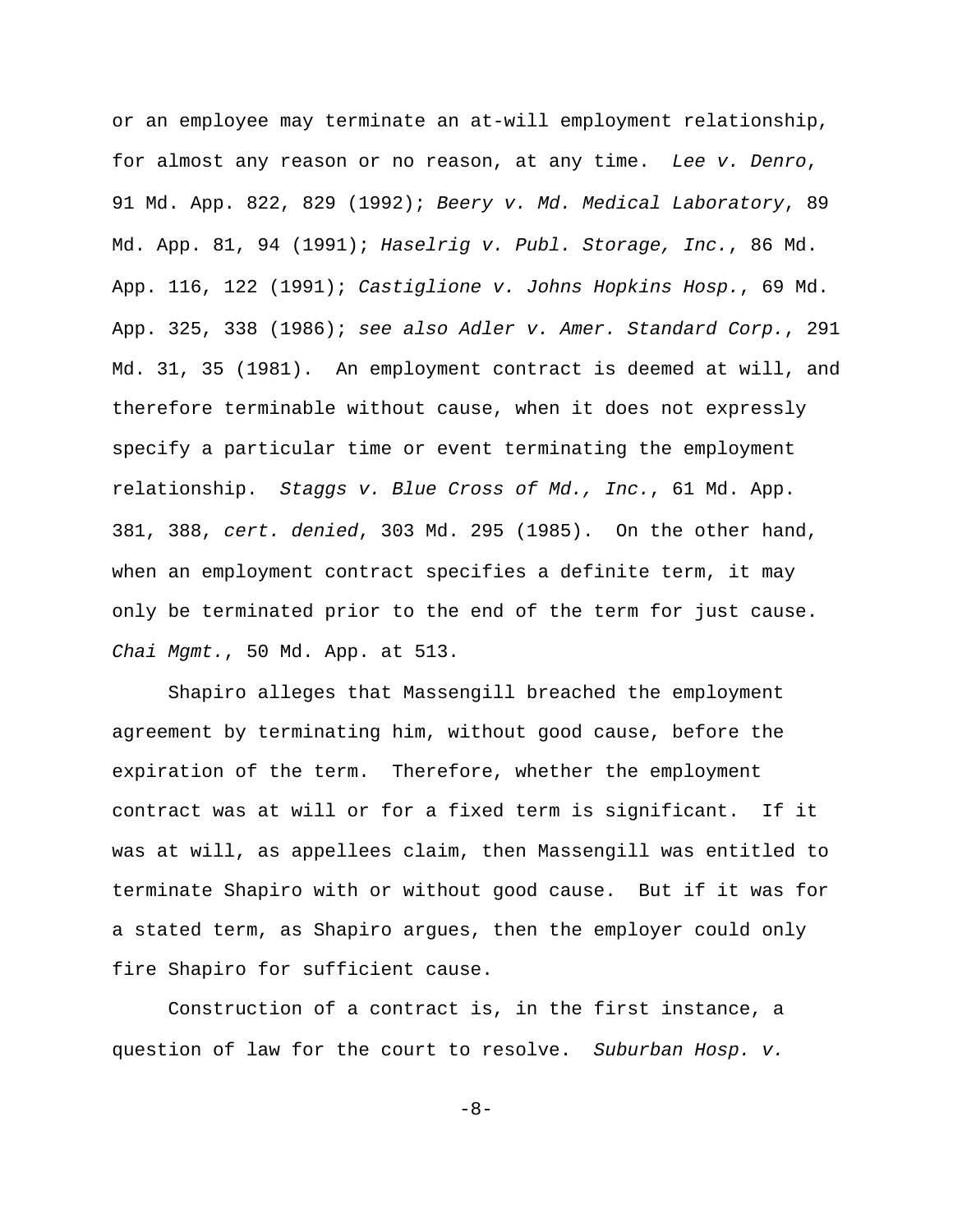*Dwiggins*, 324 Md. 294, 306 (1991). Where the language of a contract is clear and unambiguous, there is no room for construction and we "must presume that the parties meant what they expressed." *Gen'l Motors Acceptance Corp. v. Daniels*, 303 Md. 254, 261-2 (1985). But if the contractual language is ambiguous, the meaning of the contract is a matter for the trier of fact to resolve. *Fournier v. U.S. Fidelity & Guaranty Co.*, 82 Md. App. 31, 44, *cert. denied*, 319 Md. 581 (1990); *Nat'l Indemnity Co. v. Continental Ins. Co.*, 61 Md. App. 575, 579 (1985).

In deciding whether a contract is ambiguous, the trial court must analyze the language of the contract, based on the plain meaning of the words used. *Pacific Indemnity Co. v. Interstate Fire & Cas. Co.*, 302 Md. 383, 389 (1985); *Chesapeake Isle, Inc. v. Rolling Hills Development Co.*, 248 Md. 449, 453 (1968); *Sperling v. Terry*, 214 Md. 367, 369-70 (1957); *Admiral Builders Sav. & Loan Ass'n v. So. River Landing, Inc.*, 66 Md. App. 124, 128 (1986). Whether a contract is term or at-will may turn on the intent of the parties. *Staggs*, 61 Md. App. at 388.

We review the court's threshold decision of ambiguity based on the "clearly erroneous" standard of Md. Rule 8-131(c). *Admiral Builders*, 66 Md. App. at 128-29. "[A] trial court's conclusion that ambiguity exists in a writing is an exercise in judgment which should be overturned only if no reasonable

-9-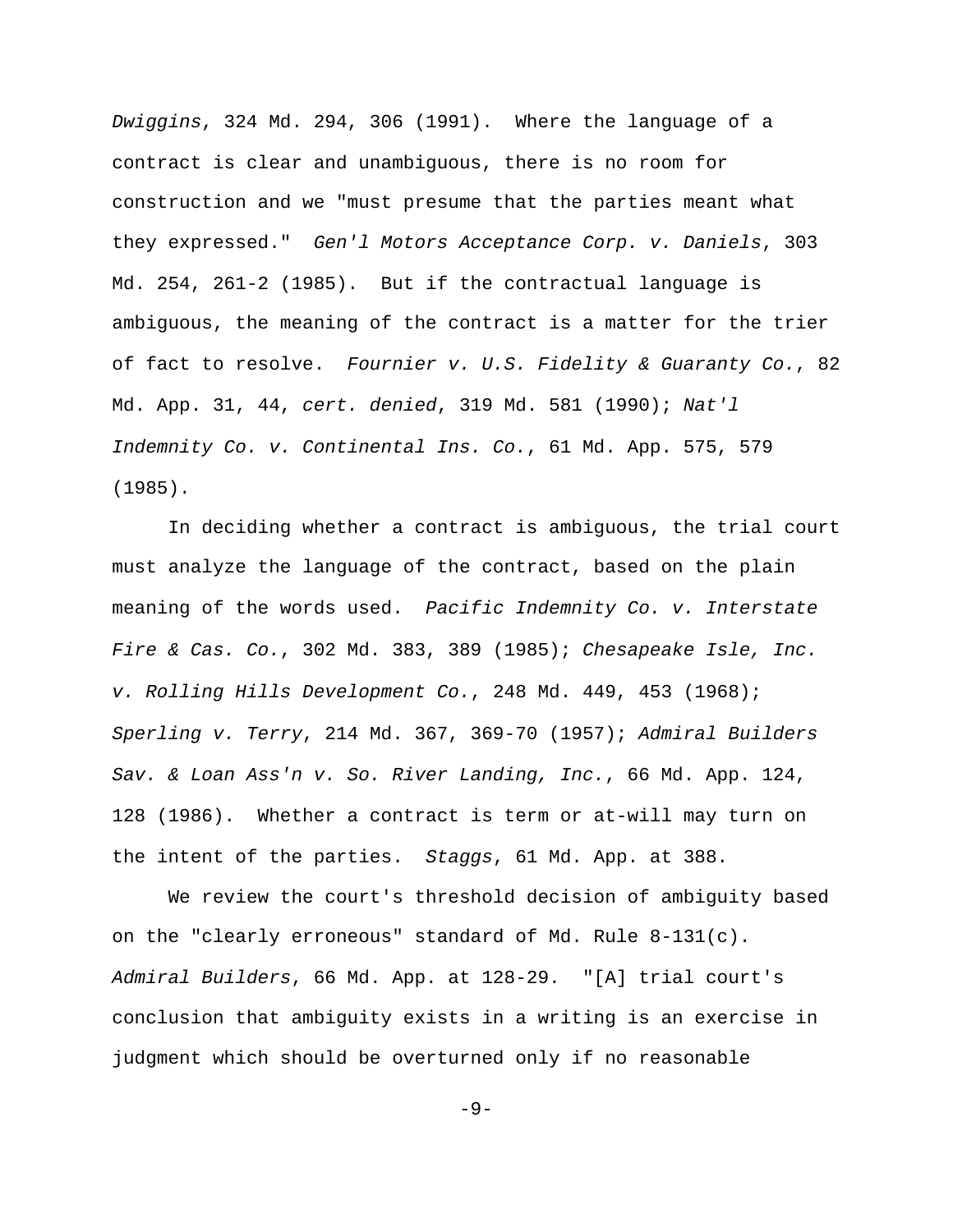suggestion of ambiguity can be entertained." *Id*.

Our review reveals no error in the court's conclusion that the contract was ambiguous. On the one hand, the contract provided for the right to cancel *after* nine months, implying that the right to cancel before nine months was not reserved. Indeed, Massengill does not dispute that Shapiro had indicated a keen desire that his employment last no less than one year, with at least 60 days notice prior to termination, in order to allow him adequate time to find other employment. Conversely, the contract indicates that the parties merely *expected* "the term of [employment] to go for at least one year," predicated on the *assumption* that "both continue working as [they] anticipate[d]." The precatory language, such as "I expect" and "assuming," undermines Shapiro's assertion that the contract was for a fixed term.

Ambiguity also derives from a review of the contract as a whole. Arguably, it anticipated that Shapiro's employment could continue for an indefinite duration. In that spirit, it addressed raises, profit sharing, and eventual partnership. *See Hrehorovich*, 93 Md. App. at 790 (a contract not specifying a term is terminable at will). Moreover, the nature of the employment (the practice of law) does not, by itself, suggest a fixed term. *Compare*, however, *Sperling*, 214 Md. at 369-70 (implicitly, from the language and the circumstances, contract to build a single

 $-10-$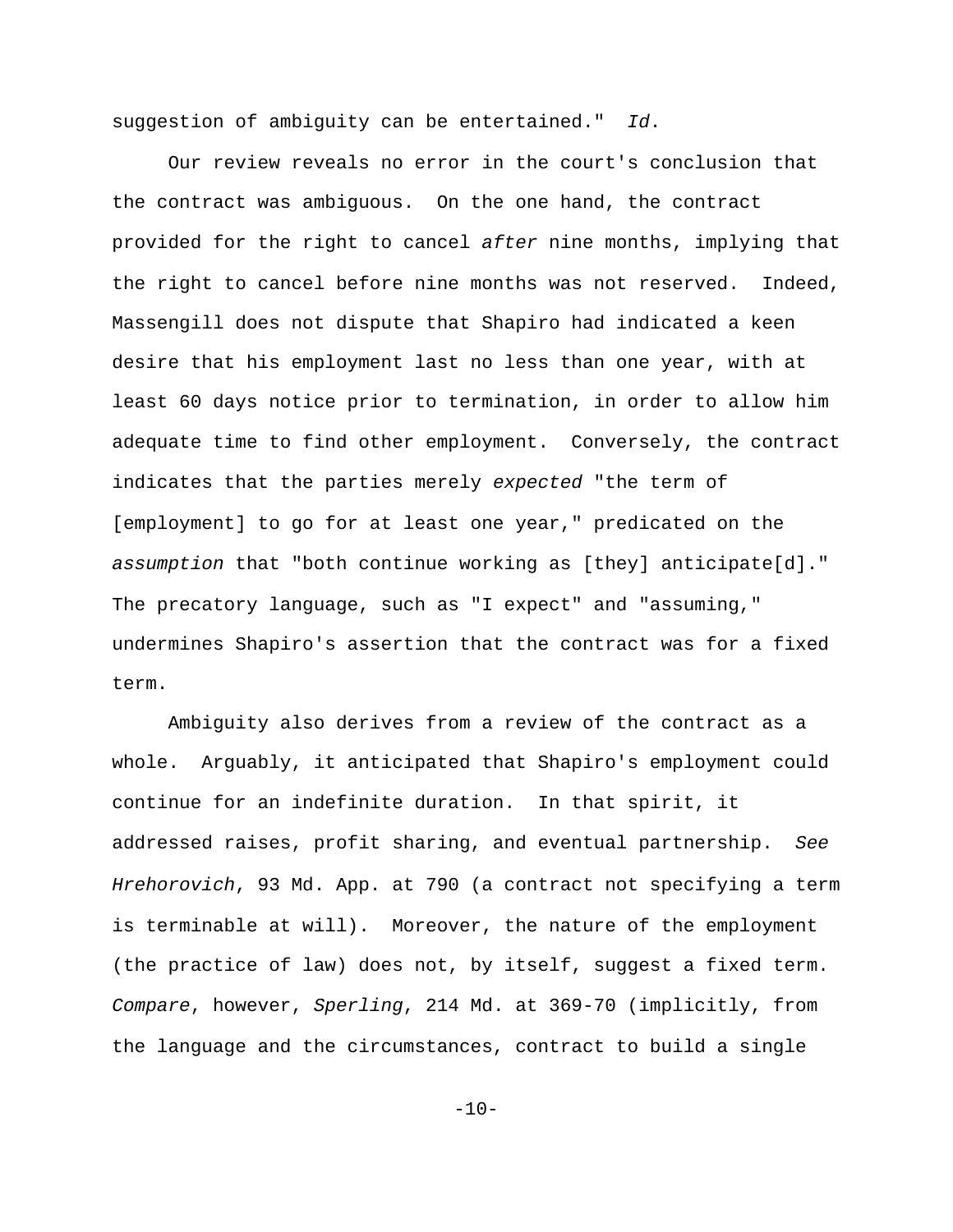residential dwelling was a contract for a fixed term, particularly because the employee was not in the building business).

We conclude that the court was not clearly erroneous in ascribing ambiguity to the agreement. As a result, the court did not err in submitting to the jury the question of whether the contract was at-will or for a fixed term.<sup>3</sup>

## B. Jury Instruction On Termination For Cause

We do not know how the jury resolved the important question of whether the contract was for a fixed term or at will; the verdict sheet did not direct the jury to answer that question.<sup>4</sup> In order to address appellant's next complaint, we shall assume, *arguendo*, that the jury found that the contract was for a fixed term. $5$  As we have noted, if the agreement provided for a specific term of employment, Shapiro could only be terminated during that term for "just cause." *Chai Mgmt.*, 50 Md. App. at

 $3$ In this regard, the court instructed the jury that, "In the event of an ambiguity or uncertainty a contract of employment prepared by the employer must be construed against the employer."

<sup>&</sup>lt;sup>4</sup>Neither party requested that the jury return a special verdict pursuant to Md. Rule 2-522(c) and Shapiro did not request that the court ask the jury to clarify its verdict in favor of appellees. *Nails v. S & R, Inc.*, 334 Md. 398, 412 (1994) (judge can ask the jury to clarify or amend its initial general verdict until the jury has been discharged).

 $5$ If the jury had concluded that the contract was at will, then the issue concerning the contested jury instruction obviously would be moot.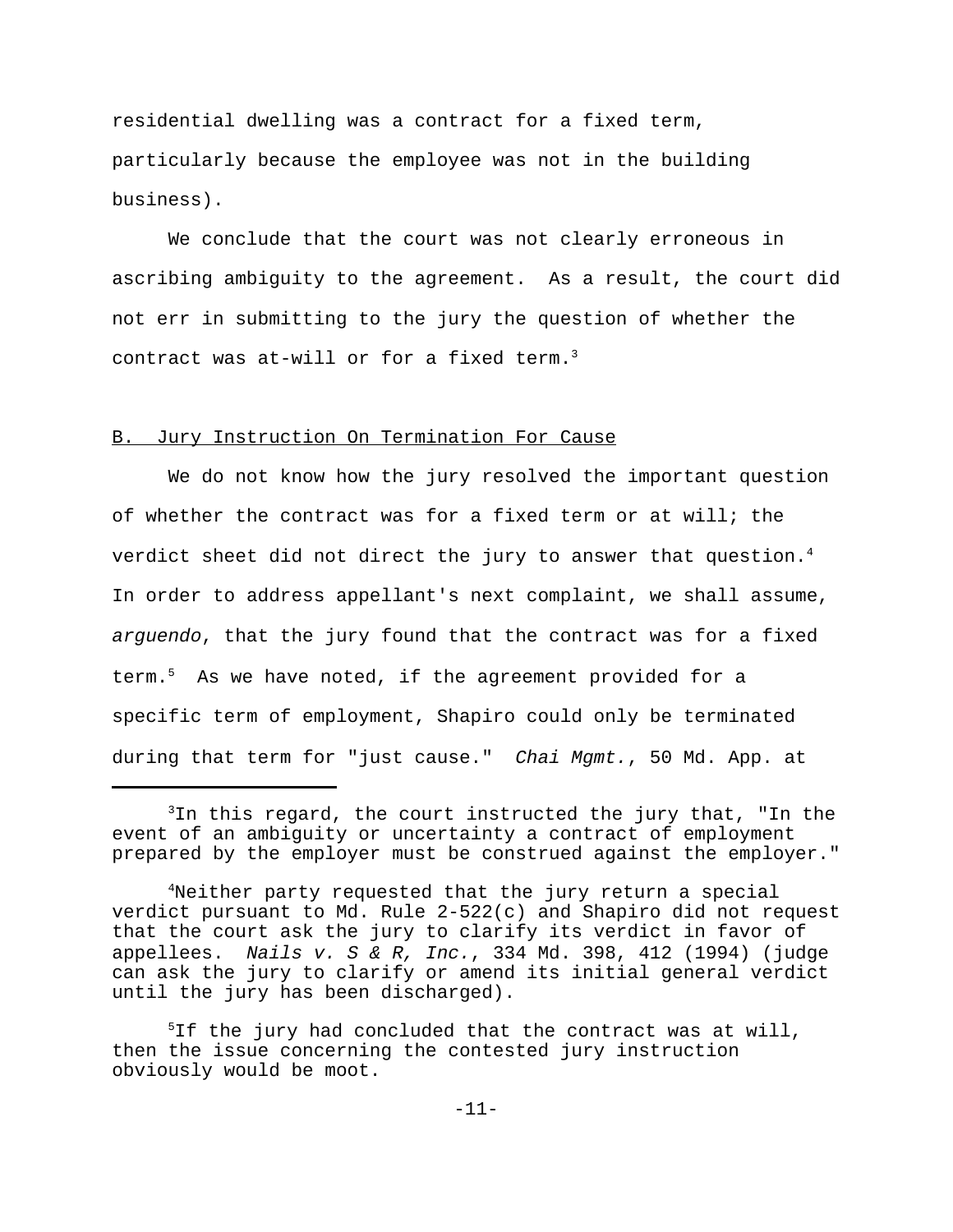The court instructed the jury, in pertinent part, as follows:

A material breach [of contract] by one party relieves the other party from the duty of performance. A breach is material if it affects the purpose of the contract in an important or vital way.

An employer may terminate an employee for suspected criminal activity or a sincere belief that the employee is untrustworthy.

An employment contract for a stated term may only be terminated before the end of the term for cause. . . .

If the employer claims he was fraudulently induced to enter the contract he must establish the fraud by clear and convincing evidence. . . .

*An employment contract may not be terminated for failure to disclose facts in applying for employment unless one, the facts not disclosed establish that the employee was unqualified or unfit for the job applied for and disclosure of such facts was specifically requested by the employer; and two, the employee deliberately withheld these facts to create a false impression about his qualifications and fitness for the position.*

No sinister or adverse inference should be or can be drawn from the fact that Mr. Shapiro accepted CONTEL's offer to provide an attorney for him for the Army's interview nor should a sinister or adverse inference be drawn from the fact that any person chooses to be represented by an attorney whether they are a witness in an investigation or for any other purpose.

\* \* \*

Contract provisions do not eliminate the basic principle that gives an employer the right to discharge for good cause even though such right is not stated in the agreement.

When an employer because of an employee's wrongful conduct can no longer place the necessary faith and trust in an employee he is entitled to dismiss such employee without penalty. This is especially true where the employee has a responsible position where faith and trust are required. The employer must act in

513.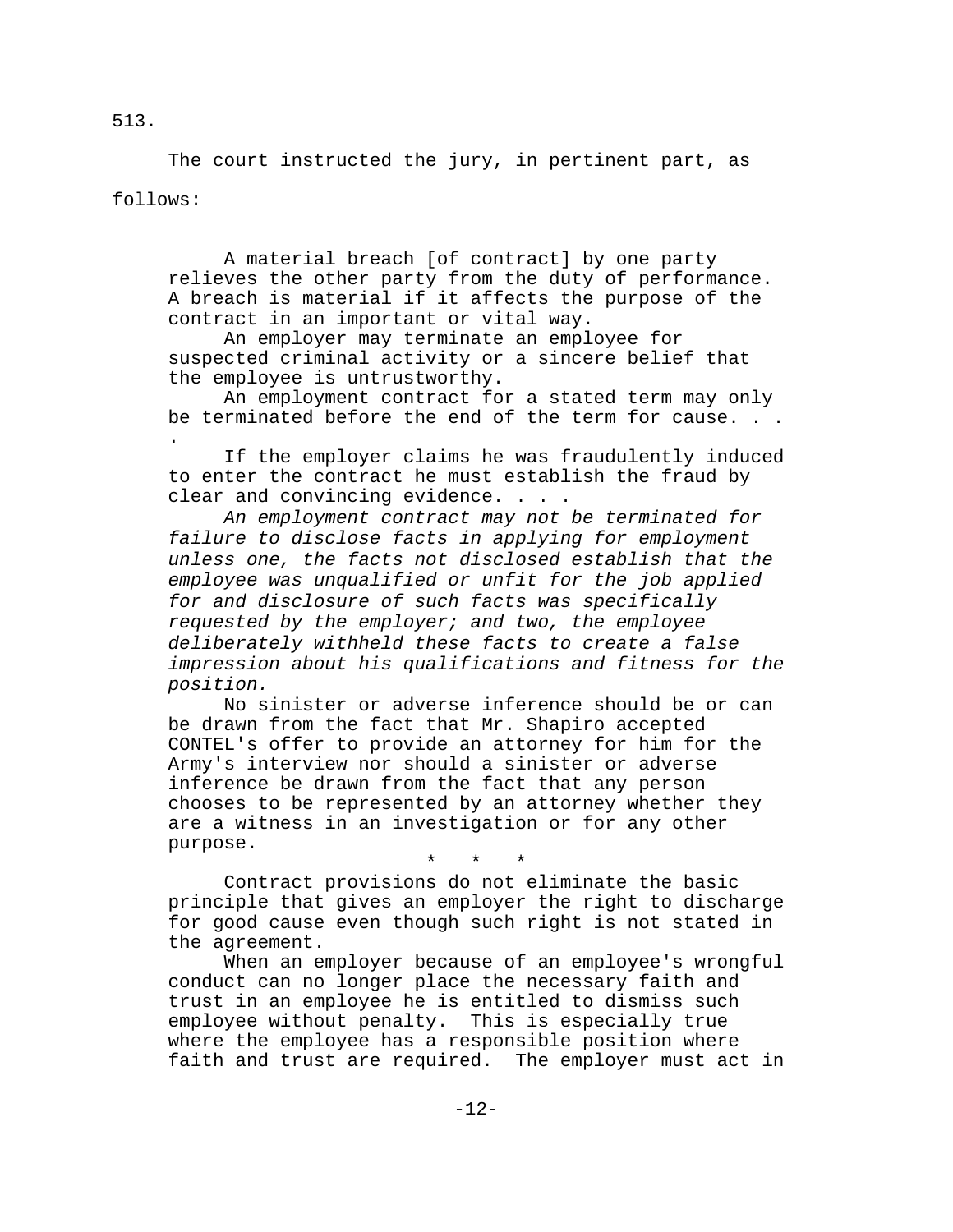good faith.

. . . Fraudulent inducement means that a party has been led to enter into an agreement to his or her disadvantage as a result of deceit.

Deceit means that the person entered the agreement based on the other party's wilful non-disclosure or false representation of a material fact which the other party had a duty to disclose.

\* \* \* A fact not disclosed does not entitle a person to cancel a contract on the grounds of non-disclosure of the fact unless the fact was vital to the performance of the contract, was known to the party who did not disclose the fact and was not obtainable by the other party.

Further, a contract may not be canceled by one party because of undisclosed possibilities which were not susceptible of exact knowledge at the time of the negotiations.

*If a misrepresentation or non-disclosure is innocent, honest or unintentional it may not be relied on to ignore the express terms of a written contract.*

(Emphasis added).

Shapiro excepted to the court's instructions. In the event the jury were to find that the contract was for a fixed term, he asked the court to amplify its instructions on "cause," by providing the following instruction:

An employment contract for a stated term may only be terminated before the end of the term for cause. *An employment contract cannot be terminated for cause because of misconduct of the employee, unless the misconduct is actually injurious to the employer's business, or is gross or evil.* Mere suspicion or belief that an employee engaged in misconduct is not sufficient grounds for termination of an employment contract; rather, the employer must prove by a preponderance of the evidence that the employee in fact engaged in misconduct, and that the misconduct constituted sufficient cause to terminate the contract.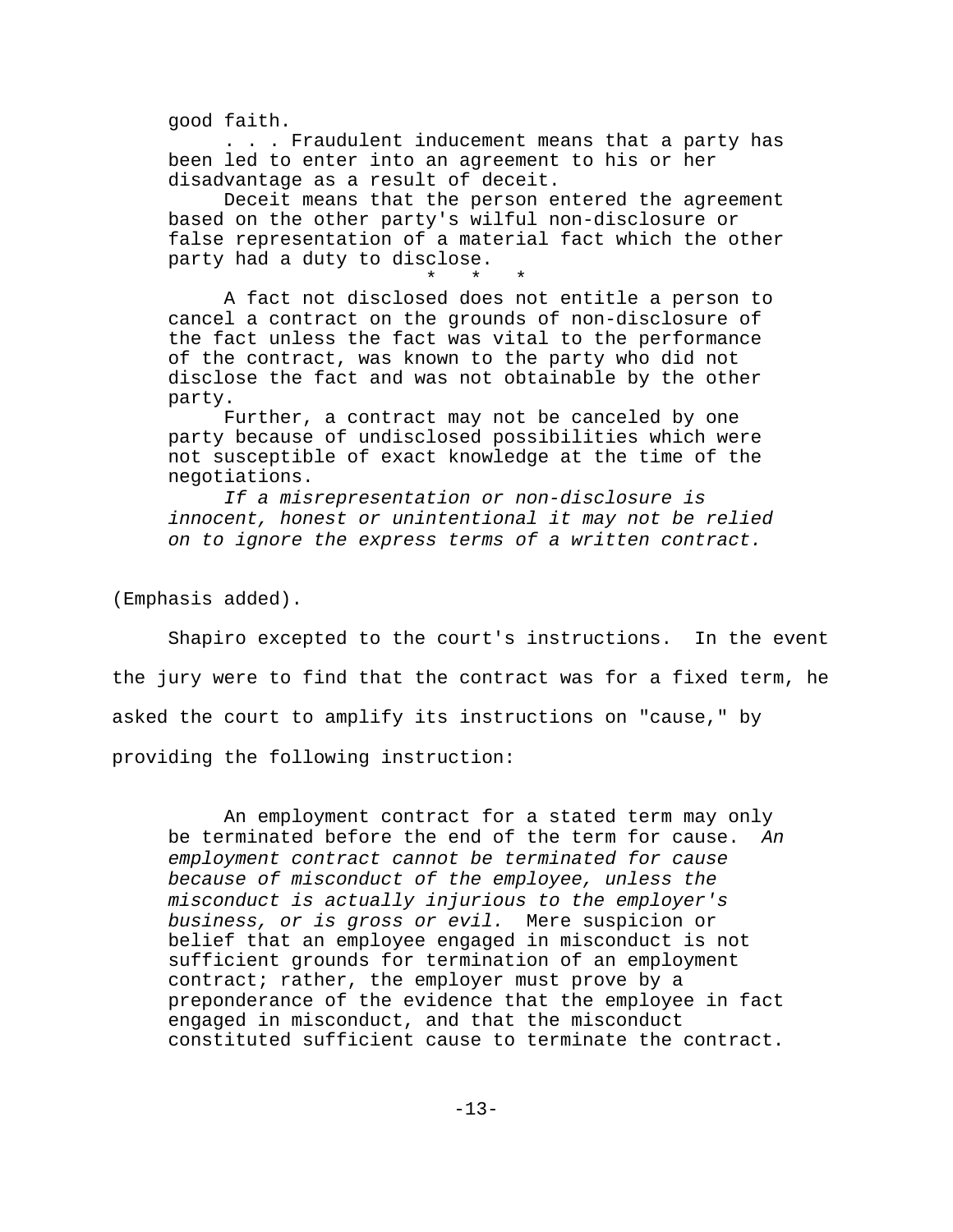(Emphasis added). The court refused to give Shapiro's proposed instruction.

During deliberations, the jury sent a note to the court, asking, "If this is a term contract does the law say that the employer can breach a contract on the basis of mistrust even if evidence may prove the seeming deceit was not deliberate?" After consulting with counsel, the court wrote back, "Yes, under certain circumstances. You must rely on the evidence presented and the law as I have instructed you." $6$  Shapiro excepted to this instruction and again requested that the court give his proposed instruction.

Based primarily on *Dorrance v. Hoopes*, 122 Md. 344 (1914), Shapiro argues here, as he did below, that "just cause" does not include acts of "misconduct," such as the failure to disclose information the employer considers material, unless the act "is actually injurious to the employer's business, or is gross or evil." Appellant relies on the following passage from *Dorrance* to support his position:

"Mere misconduct, not amounting to insubordination, or involving moral turpitude, or exercising a bad influence over other servants, or producing injury to the master's business, or members of the master's family, is not enough to warrant the discharge of a servant. The misconduct must be gross, or such as is

 $6$ The court had previously informed the jury that the instructions were being videotaped, and that the jury was free to review this videotape during their deliberations.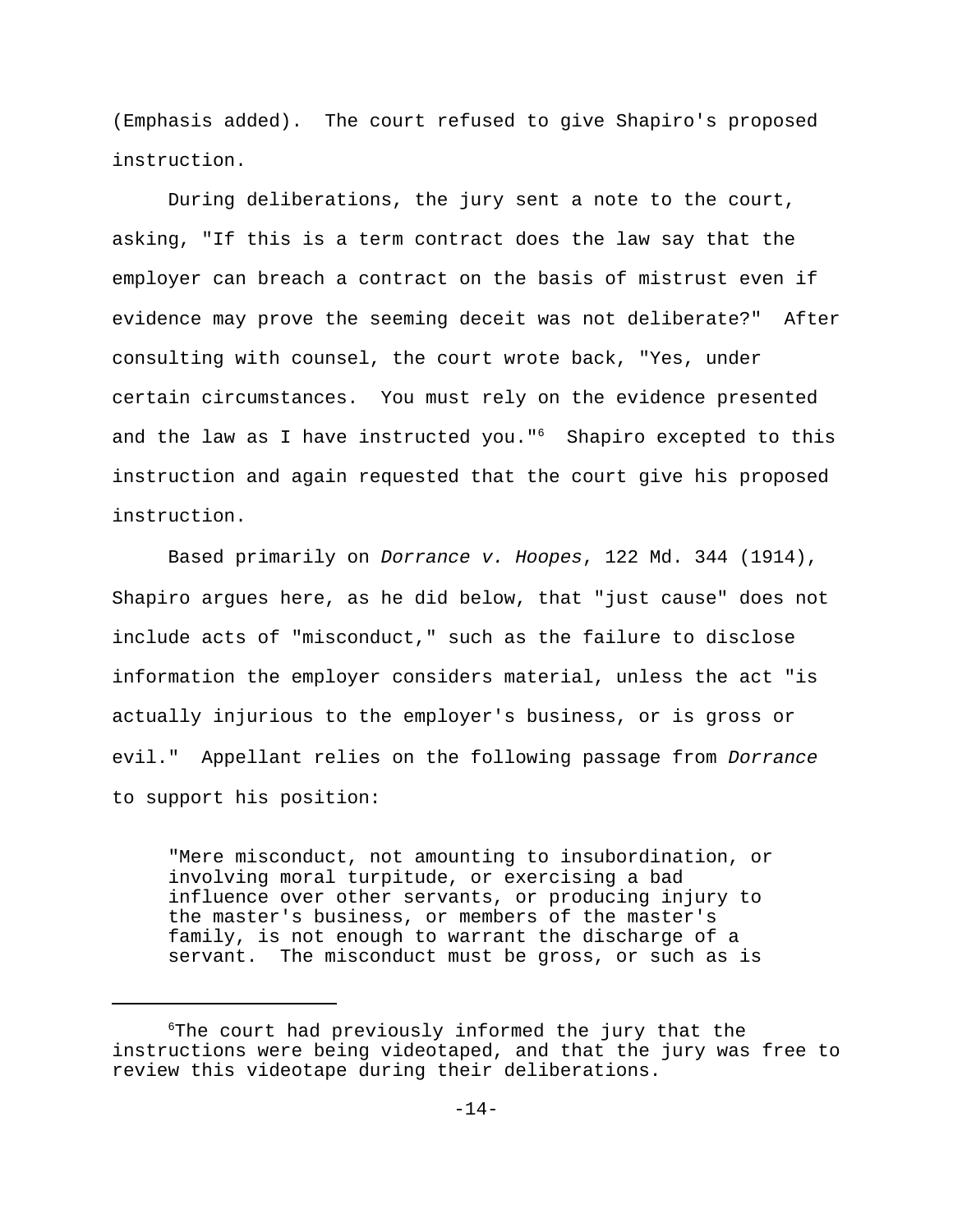incompatible with the relation, pernicious in its influence, or injurious to the master's business; and, in determining the question, *reference must always be had to the business or employment in which it arose*, and the relative social condition of the master and servant. *What might be regarded as improper or insolent in a servant toward one master, might not be so regarded toward another*."

122 Md. at 350 (quoting *Wood on Master and Servant* § 109, at 210; emphasis ours). *See also Bright v. Ganas*, 171 Md. 493, 503-04 (1937) (quoting same language).

We believe appellant's reliance on the passage quoted from *Dorrance* is misplaced. In *Dorrance*, the employer hired the employee for a fixed term to supervise farm hands, as well as to provide specified services on the farm. Later, the employer and the employee, in the presence of other employees, argued over who would pay the cost of repairs to certain equipment provided by the employee and his father. During the argument, the employer all but accused the employee's father of lying, and the employee responded angrily that he was inclined to believe his father over his employer. The employer then fired the employee, alleging insubordination. Affirming the jury verdict for the employee, the Court held that the employer had provoked the employee's conduct sufficiently to support the jury's verdict. *Id.* at 353.

*Dorrance* focused on insubordination; the employer was angry because the employee effectively called him a liar in front of the other employees. In *that* context, the Court concluded that

-15-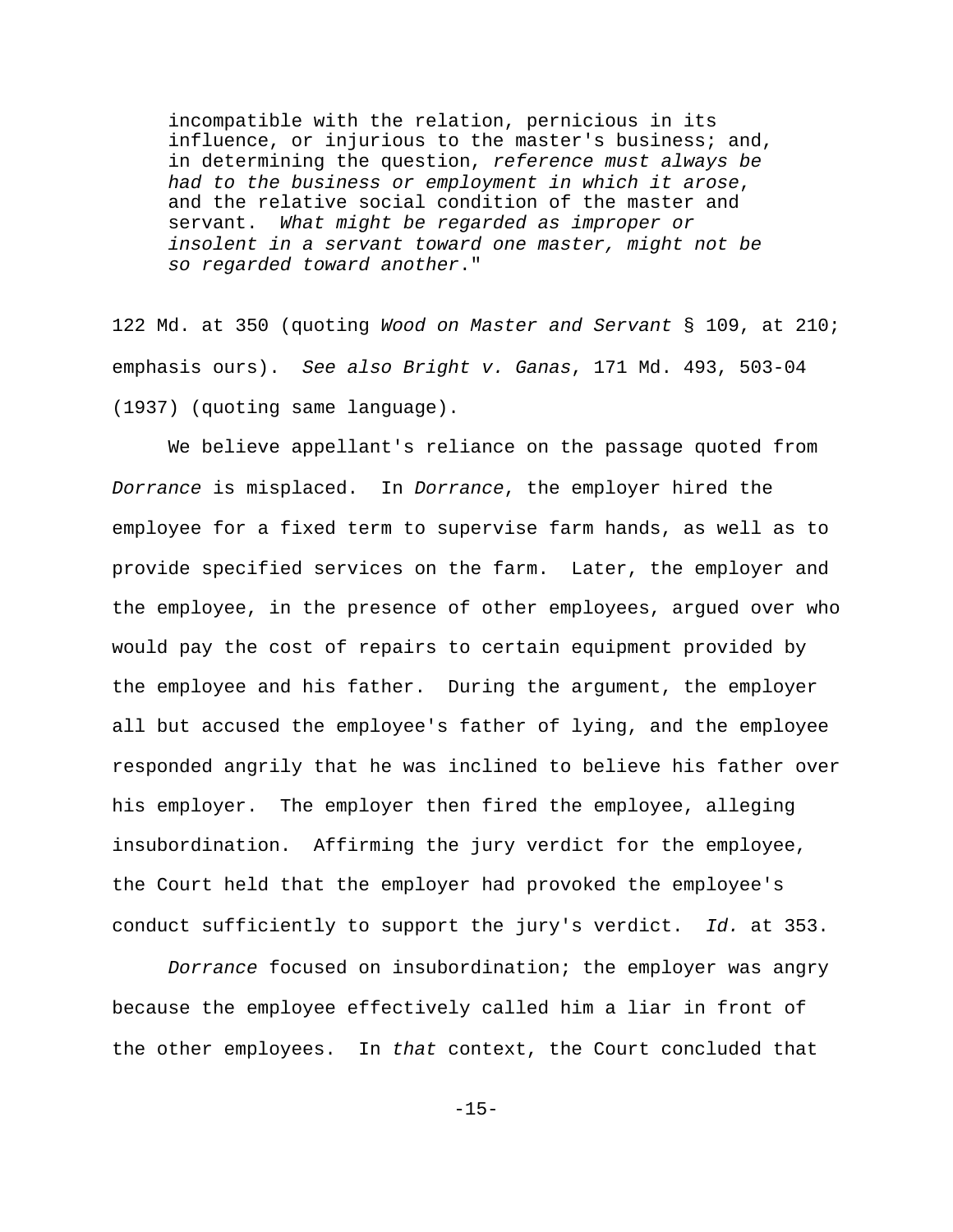just cause required either actual injury or gross or evil misconduct. Nothing in the Court's opinion in *Dorrance* mandates that *every* claim of "just cause" requires actual injury or gross misconduct. Moreover, and more to the point here, the Court specifically recognized that just cause may be based on "incompatibility" in the employment relationship and that the nature of the business or employment is also an important consideration.

The concept of "just cause" does not lend itself to a mathematically precise definition. Indeed, "[t]here is no single definition of what constitutes good cause for discharge." STANLEY MAZEROFF, MARYLAND EMPLOYMENT LAW § 3.3(A), at 189 (1990). Rather, whether conduct amounts to "just cause" necessarily varies with the nature of the particular employment. Simply put, what satisfies just cause in the context of one kind of employment may not rise to just cause in another employment situation. Similarly, misconduct that renders an employee "incompatible" with the employer may constitute "just cause," even if the action is not, as Shapiro would require, "actually injurious to the employer's business, or . . . gross or evil."

Under Md. Rule 2-520(b), the court must instruct the jury upon the law, either by giving particular instructions offered by the parties, by crafting its own, or by combining elements of both. A party is entitled to have his or her theory of the case

-16-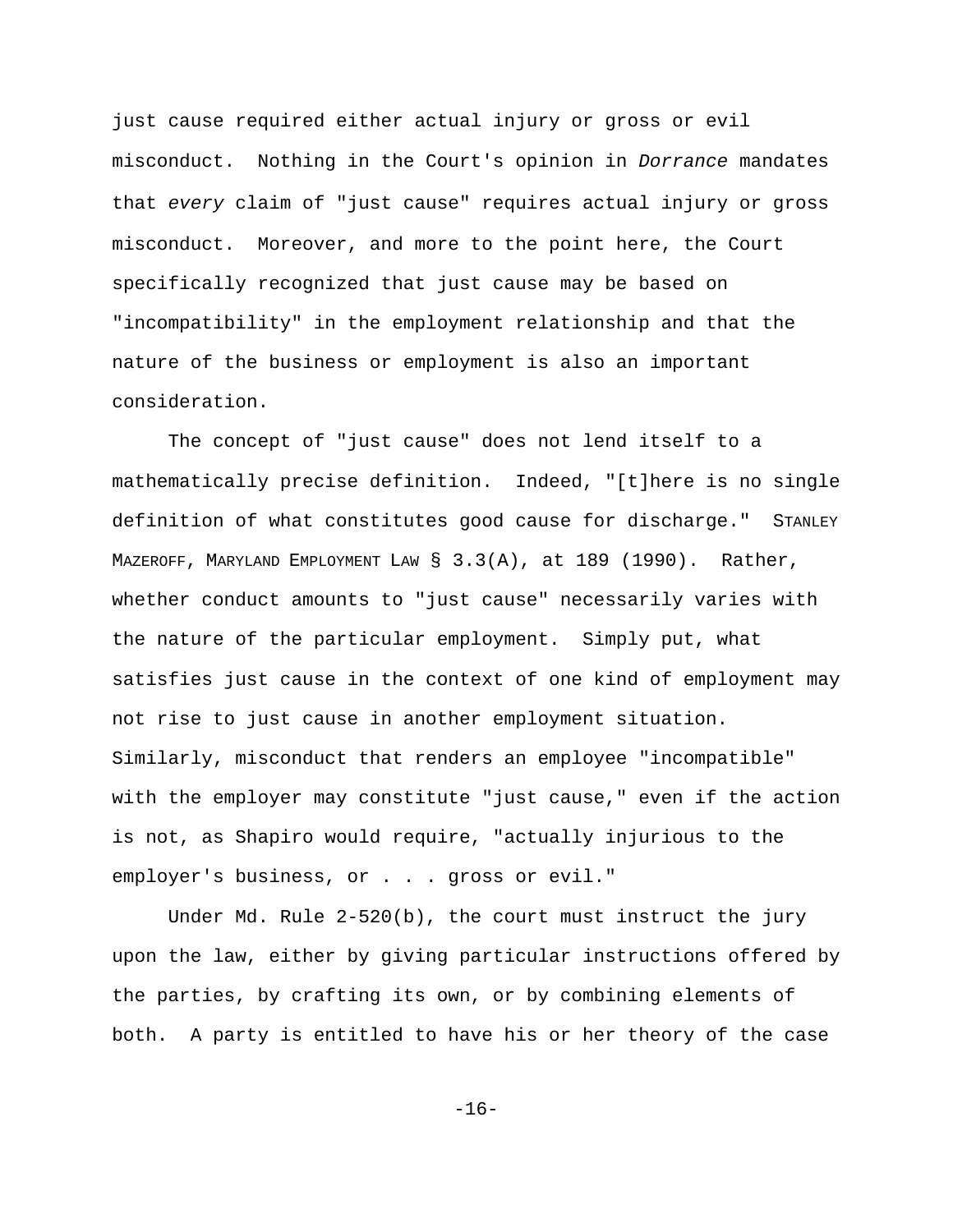presented to the jury, provided that the theory is legally and factually supported. *Levine v. Rendler*, 272 Md. 1 (1974); *see also, Schaefer v. Publix Parking*, 226 Md. 150, 152-53 (1961) ("There can be little doubt that all parties to a law suit are entitled to have the jury properly instructed upon their theories of the case."). The court, however, need not give any particular requested instruction if the matter is "fairly covered by instructions actually given," Rule 2-520(b), so long as the instructions correctly state the law. *Seargeant Co. v. Pickett*, 285 Md. 186, 193 (1979). If the instructions constitute a clear and accurate expression of the law, we will not reverse merely because of a failure in form. *Wilhelm v. State Traffic Safety Comm'n*, 230 Md. 91 (1962); *see also Blaw-Knox Constr. Equip. Co. v. Morris*, 88 Md. App. 655, 666-67 (1991) (trial court has wide discretion as to the form of instructions).

We conclude that the court's instructions satisfied the requisite criteria. The jury was properly and adequately instructed that an employer may not terminate for cause because of an "honest or unintentional" non-disclosure. Nevertheless, the court did not err in advising the jury that an employer may discharge a term employee, who is in a position requiring trust, based on the employer's reasonable belief that the employee is untrustworthy.

"When an employer, because of an employee's wrongful

-17-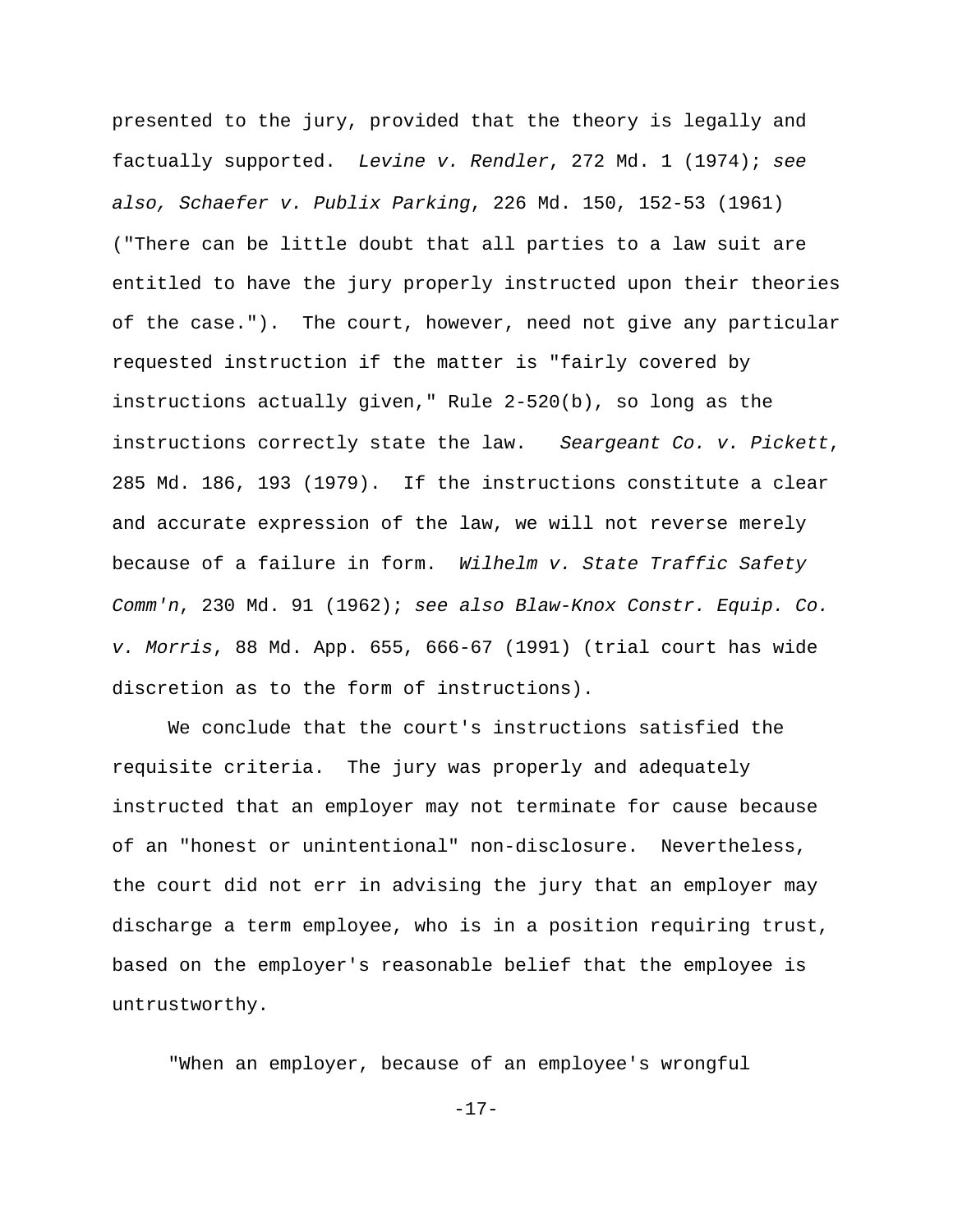con-duct, can no longer place the necessary faith and trust in an employee, he is entitled to dismiss such employee without penalty. This is especially true where the em-ployee has a responsible position where faith and trust are required."

*Chai Mgmt.*, 50 Md. App. at 512 (quoting *Barisa v. Charitable Research Foundation, Inc.*, 287 A.2d 679, 682 (Del. Super.), *aff'd* 299 A.2d 430 (Del. Super. 1972)); *cf. Townsend v. L.W.M. Mgmt., Inc.*, 64 Md. App. 55, 69-70, *cert. denied*, 304 Md. 300 (1985) (employee discharged because results of polygraph test indicated he was a thief; discharge was for cause and was not wrongful).

We are mindful that this dispute involves two attorneys and, in the context of the legal profession, the court's instruction as to trustworthiness was particularly appropriate. The legal profession is grounded, after all, on integrity. Moreover, perceptions of integrity can be as important as the reality, good judgment is vital, and there is little room for a stain on one's reputation for honesty. To an employer maintaining a practice of law, personal characteristics involving candor, forthrightness, trustworthiness, honesty, judgment, and integrity may well constitute essential job requirements. Ensuring a high standard for personal character is especially important to legal employers because, when associates act dishonorably or dishonestly, the misconduct may discredit the entire firm.

In addition, character traits are certainly relevant to compatibility. An attorney/employer might reasonably use the

-18-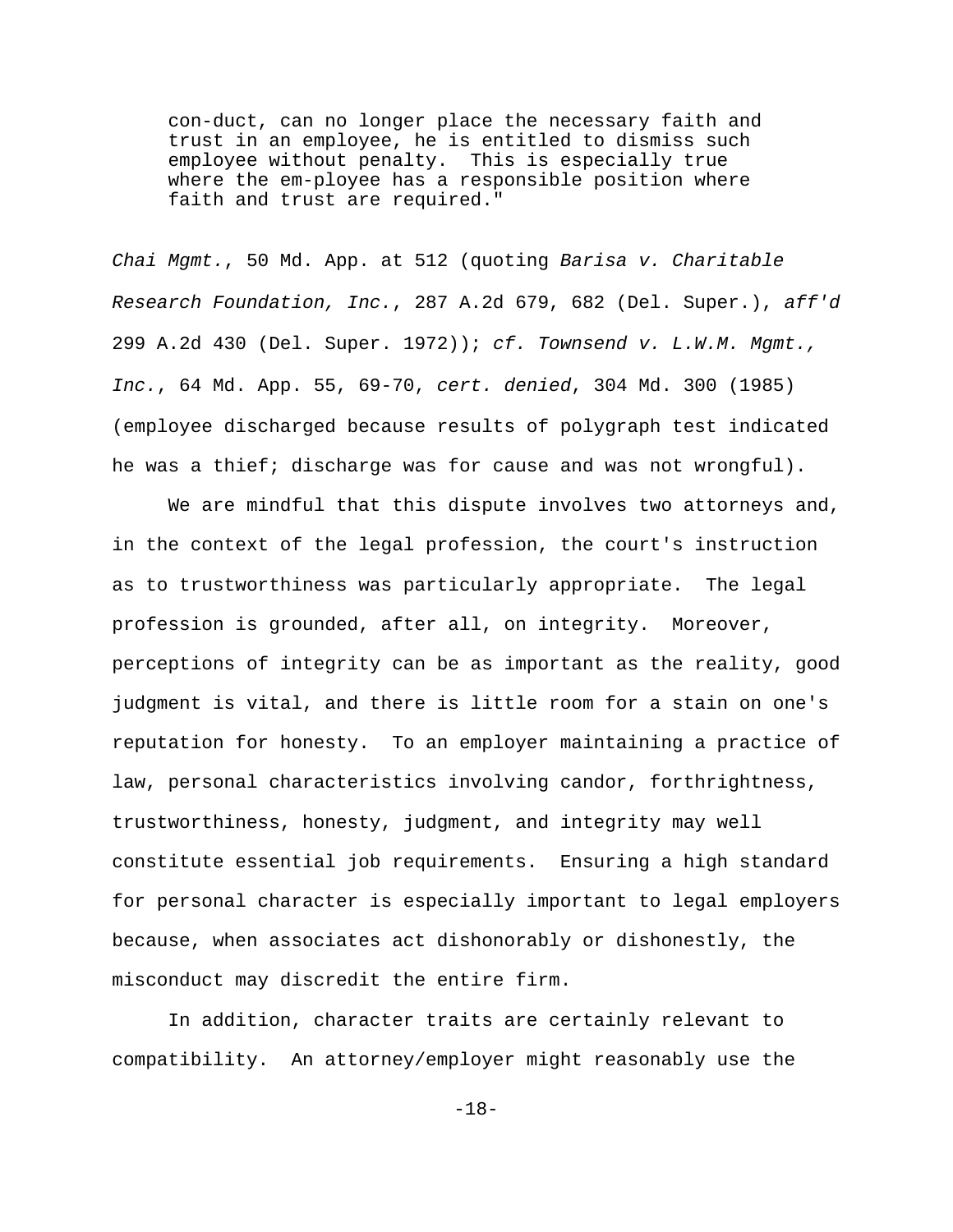degree to which a candidate for employment discloses embarassing or damaging information as a yardstick of personal characteristics that are understandably important to the employer with whom the employee will be working and upon whom the employer will inevitably rely. Certainly, such traits--like compatibility itself--are inherently subjective; what one person thinks is good judgment or moral character or finds compatible may seem like poor judgment, questionable character, or incompatibility to another. Thus, one employer might reasonably want to know the extent to which an employee is connected to a criminal investigation, even if the employee is innocent, while another might not care at all. Nonetheless, it is not patently unreasonable for a prospective legal employer to expect disclosure of potentially embarrasing or unpleasant facts, even without asking for such information. Nor is it unreasonable for the employer to find it unacceptable that the employee was not forthcoming. Similarly, the attorney-employer of another attorney could reasonably find nondisclosure indicative of poor judgment, untrustworthiness, and, ultimately, incompatibility, even if such nondisclosure would not constitute "just cause" in another employment context.

We emphasize that the issue is *not* whether Shapiro's conduct while employed by Contel--the extent of his involvement in the matter under investigation by the Army--could itself constitute

-19-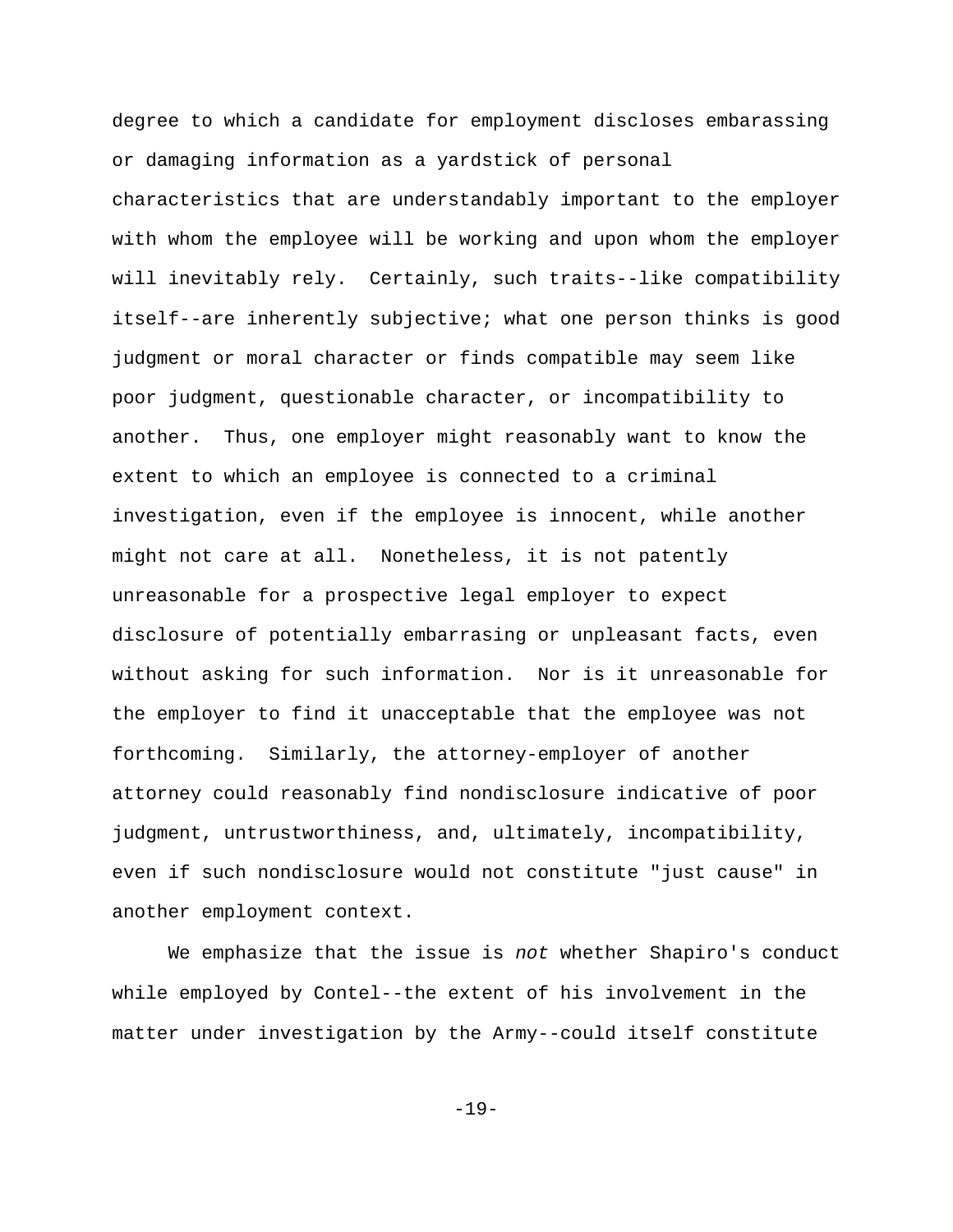cause for his dismissal. The question is whether the fact of the investigation, centering on a transaction in which Shapiro was at least peripherally involved, was a matter about which an attorney reasonably might want to be apprised in deciding whether to employ Shapiro in the first instance. If so, non-disclosure of that information--even if, in retrospect, it turns out to be wholly noninculpatory--may justifiably lead the attorney to question the employee's judgment and trustworthiness.

We cannot say, as a matter of law, that Shapiro's failure to disclose the investigation was unethical, immoral, deceptive, dishonest, or demonstrative of poor judgment, as Massengill claims. Neither can we say that Shapiro's failure to disclose did not amount to just cause from the employer's perspective. Under the circumstances of this case, it was squarely the jury's province to resolve whether, in the employment context of the legal profession, Shapiro's nondisclosure constituted good cause. The jury determined that it was, and we perceive no error.

### **II. Wrongful Discharge**

Shapiro contends that, even if he was an at-will employee, his termination constituted an abusive or wrongful discharge under *Adler v. American Standard Corp.*, 291 Md. 31 (1981) and its progeny. As we have observed, with few exceptions, at-will employment is terminable by either party, at any time, for any

 $-20-$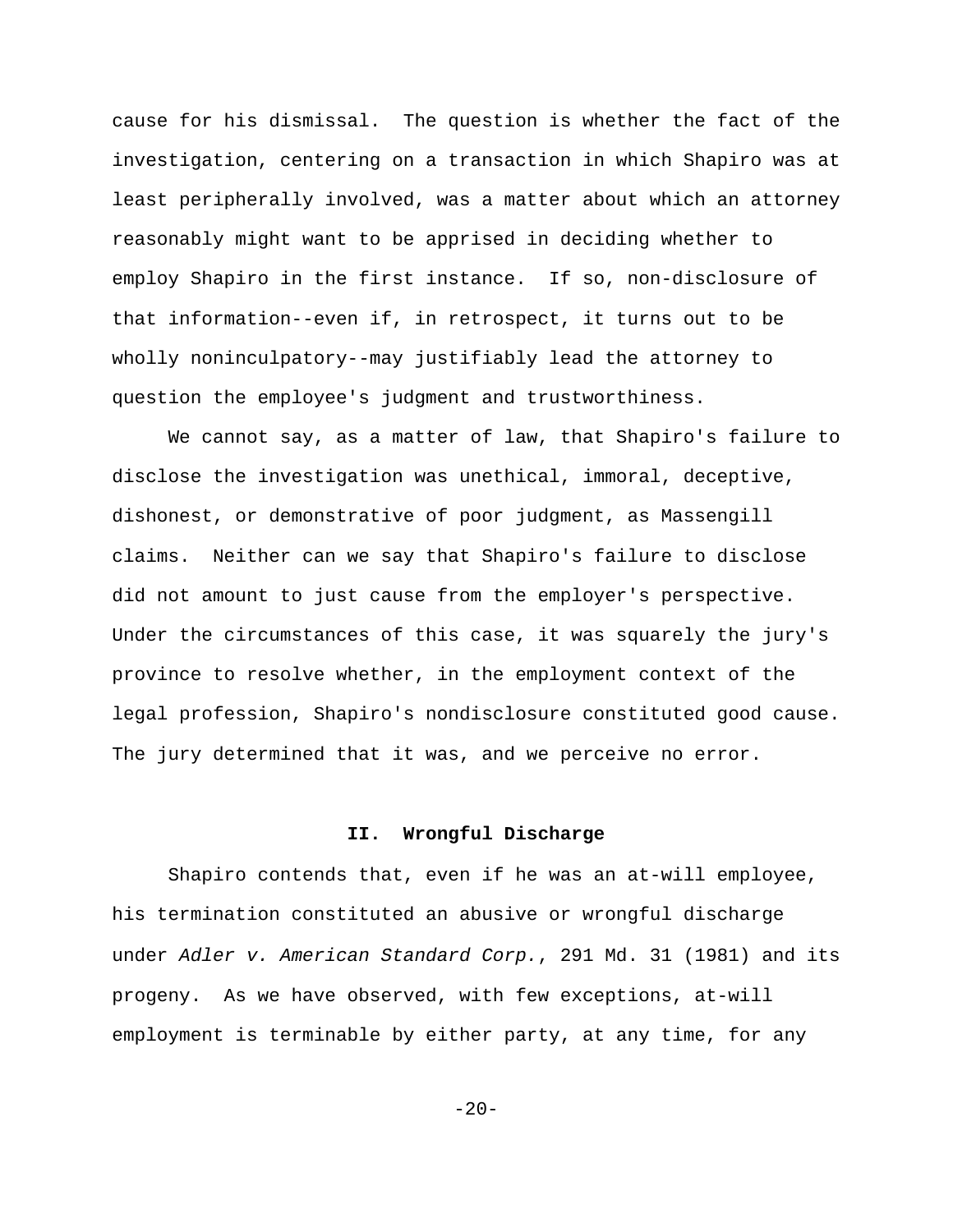reason whatsoever. *Adler*, 291 Md. at 35 (citing *St. Comm'n on Human Rel. v. Amecom Div.*, 278 Md. 120 (1976), *Vincent v. Palmer*, 179 Md. 365 (1941), and *W., B. & A.R.R. Co. v. Moss*, 127 Md. 12 (1915)); *Denro*, 91 Md. App. at 829. "The common law rule, applicable in Maryland, is that an employment contract of indefinite duration, that is, at will, can be legally terminated at the pleasure of either party at any time." *Adler*, 291 Md. at 35. *See also Suburban Hosp. v. Dwiggins*, 324 Md. 294, 303 (1991); *Hrehorovich v. Harbor Hospital*, 93 Md. App. at 784-85; *Castiglione*, 69 Md. App. at 338. Nonetheless, the Court in *Adler* recognized a "narrow exception" to that rule, when the discharge contravenes a clear mandate of public policy. *Adler*, 291 Md. at 35. *See also Ewing v. Koppers Co., Inc.*, 312 Md. 45, 49 (1988) (tort is also available to contractual employees); *Brandon v. Molesworth*, \_\_\_\_ Md. App. \_\_\_\_, No. 791, Slip Op. at 10-18 (Sept. Term 1994, filed Mar. 28, 1995) (discussion of wrongful discharge); *Denro*, 91 Md. App. at 829-30 (discussing definition of clear mandate of public policy); *Townsend v. L.W.M. Mgmt., Inc.*, 64 Md. App. 55, 60-61 (1985) (same).

The tort of wrongful or abusive discharge "is defined as the willful termination of employment by the employer because of the employee's alleged failure to perform in accordance with the employer's expectations and the termination is contrary to a clear mandate of public policy." *Allen v. Bethlehem Steel Corp.*,

-21-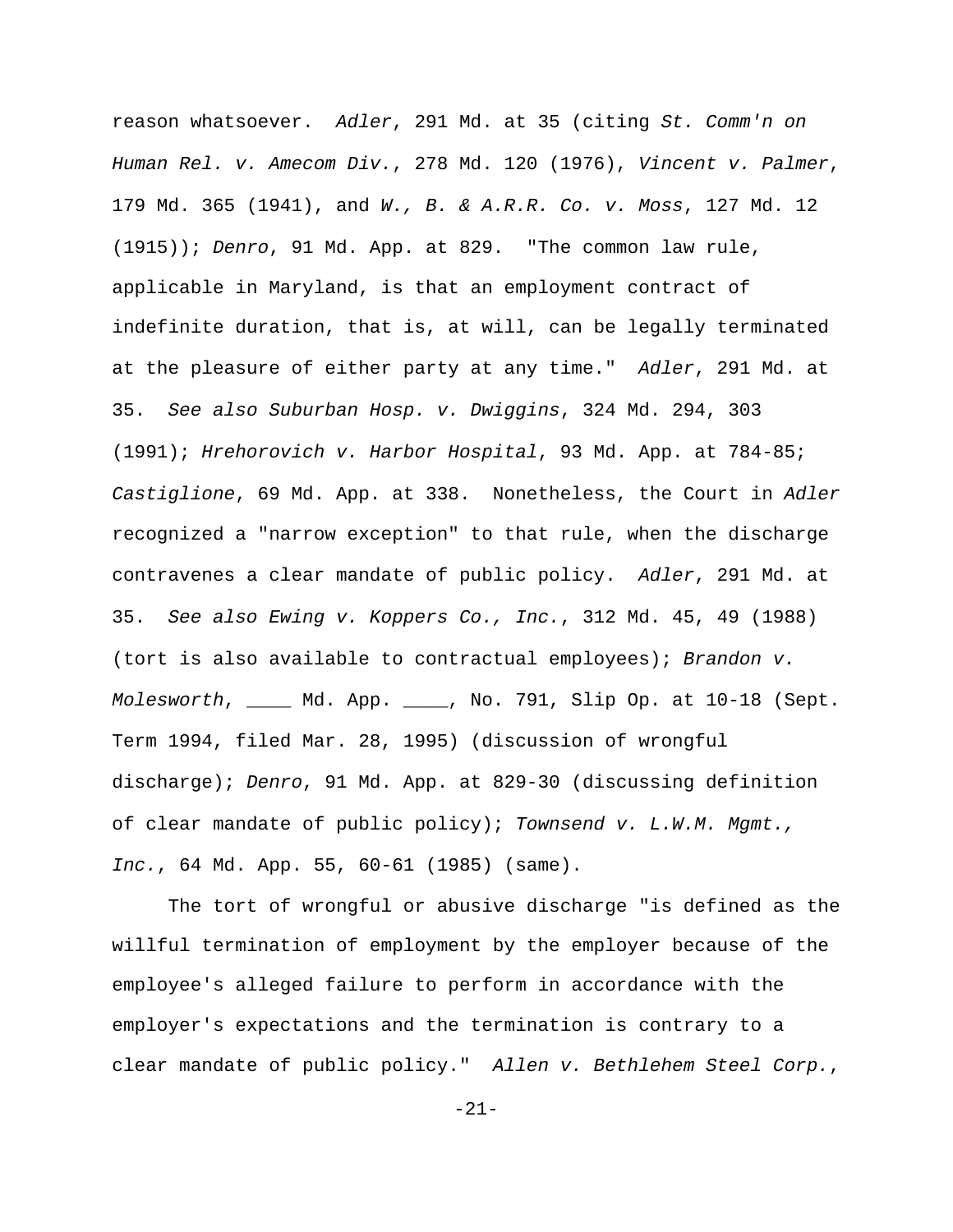76 Md. App. 642, 652, *cert. denied*, 314 Md. 458 (1988). Specifically, in order to state a claim for wrongful discharge, the employee must demonstrate: (1) that the employee was discharged; (2) that the dismissal violated some clear mandate of public policy; and (3) that there is a nexus between the defendant and the decision to fire the employee. *Leese v. Baltimore Co.*, 64 Md. App. 442, 468, *cert. denied*, 305 Md. 106 (1985). To prevail, however, the employee must demonstrate the policy in question with clarity, specificity, and authority: "`[R]ecognition of an otherwise undeclared public policy as a basis for a judicial decision involves the application of a very nebulous concept to the facts of the case,' a practice which should be employed sparingly, if at all." *Lee v. Denro*, 91 Md. App. at 830 (quoting *Adler*, 291 Md. at 45).

Shapiro contends that his discharge contravened two clear mandates of public policy: a policy favoring compliance with criminal investigations and a policy protecting the privacy of those who are subject to criminal investigations. The trial court instructed the jury that, for Shapiro to prevail on his claim of wrongful discharge, the jury had to find that Massengill discharged him "because of him going and testifying or being interviewed by [a government] agent." As to the second policy, appellant argues that he had an affirmative obligation *not* to disclose to a prospective employer that Contel was under criminal

-22-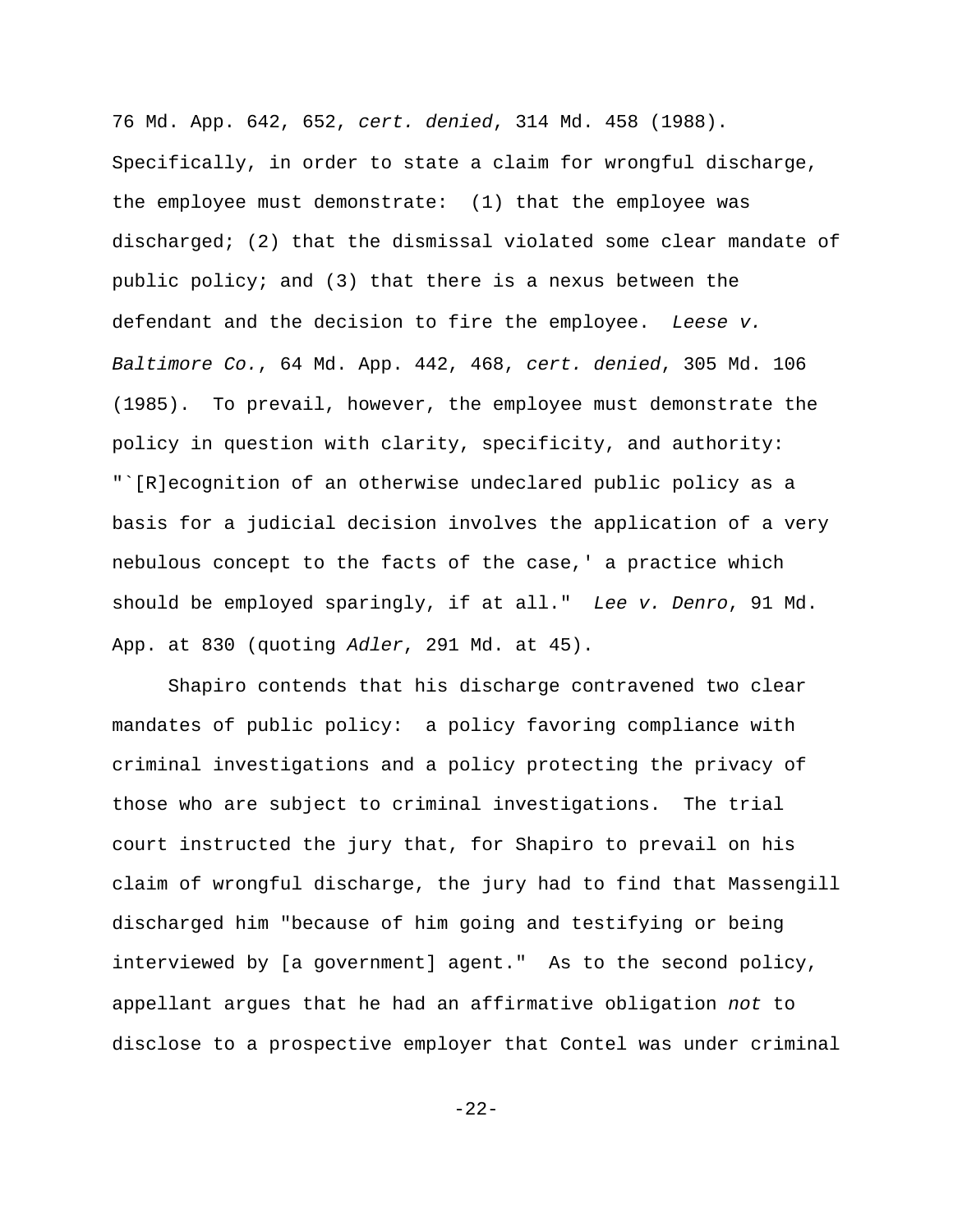investigation. Nevertheless, the court refused to give appellant's proposed instruction:

There is no legal or ethical requirement or duty that an employee disclose to prospective employers that his current employer is under investigation, and there is no legal or ethical requirement or duty that job applicants disclose to prospective employers that they have been or may be a witness in such investigations.

The government conducts criminal investigations not only to determine if the law has been violated, but also to assure itself that the law has not been violated.

In fact, because disclosure of even the existence of a criminal investigation by law enforcement agencies or a grand jury can be very damaging to a company's or a person's reputation without any determination of guilt of such company or person, law enforcement agencies and the courts regard criminal investigations to be private, confidential and not subject to disclosure to third persons without a legitimate law enforcement need.

Consequently, there is no legal or ethical duty upon an applicant for a job to disclose the existence of an investigation of his employer to prospective employers. *Further, the employee has a duty of confidentiality to his current or past employer, and may not be refused employment or retaliated against for protecting his employer's right to privacy by not disclosing the existence of an investigation*.

(Underline in original; italics added).<sup>7</sup>

Shapiro essentially contends that, whenever an employer

 $7$ Appellees contend that, as a threshold matter, the question of whether "it was against public policy for an employer to compel an employee to disclose information concerning a former employer" was not preserved for our review because the language of the jury instructions requested do not raise it. *See* Md. Rule 8-131(a). Based upon the italicized portion of this jury instruction request, and Shapiro's timely exceptions to the court's refusals to give the instruction, we see no merit to Massengill's contention that the issue was not preserved.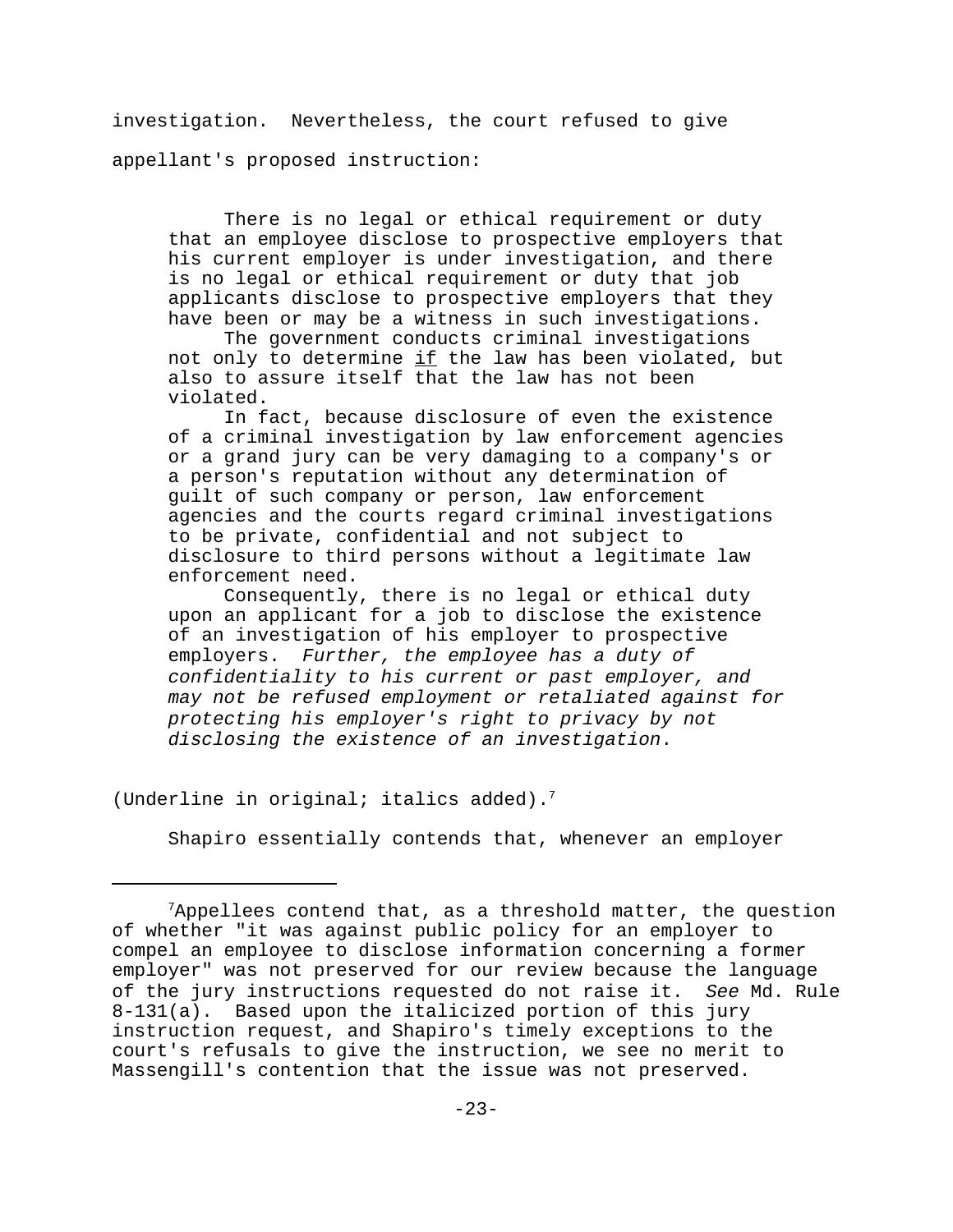discharges an employee for refusing to violate a third party's privacy, such discharge is a violation of the clear mandate of public policy articulated in *Kessler v. Equity Mgmt., Inc.*, 82 Md. App. 577 (1990).<sup>8</sup> Relying on *Kessler*, Shapiro argues that, if we do not find a clear mandate of public policy here, we will implicitly impose a duty upon all prospective employees to disclose the existence of any pending criminal investigation of former employers, subjecting all concerned to the risk of being tarred "with the brush of guilty by association." At least implicitly, the duty to disclose would extend to purely personal

 ${}^{8}$ In addition, Shapiro relies on cases from federal courts in which agents of the federal government were asked to disclose the fact that certain individuals and companies were under criminal investigation; the courts routinely held that such disclosures would violate the right of privacy held by the subjects of criminal investigations. *See, e.g.*, *U.S. Dep't of Justice v. Reporters Committee For Freedom Of The Press*, 489 U.S. 749, 767 (1989); *U.S. v. Proctor & Gamble Co.*, 356 U.S. 677, 681 n.6 (1958); *Times Mirror Co. v. U.S.*, 873 F.2d 1210, 1216 (9th Cir. 1989); *Stern v. Fed. Bureau of Investigation*, 737 F.2d 84, 91-92 (D.C. Cir. 1984).

Unassailably, subjects of criminal investigations generally have an interest in ensuring nondisclosure of the fact that they are being investigated. Nevertheless, these cases are all inapposite, for essentially the same reason: They stand for the proposition that the *government*, as the party bringing the investigation, has a duty not to disclose such information, and the First Amendment does not give the press the right to force the government to disclose it. To a similar effect is Md. Code Ann., State Gov't Art. § 10-618(f) (1993), which lists the permissible

reasons for denying public access to criminal investigation records. But these cases and statutory sections do not support Shapiro's contention that *anyone* having information relating to a pending criminal investigation has a duty not to disclose the identity of the target of that investigation.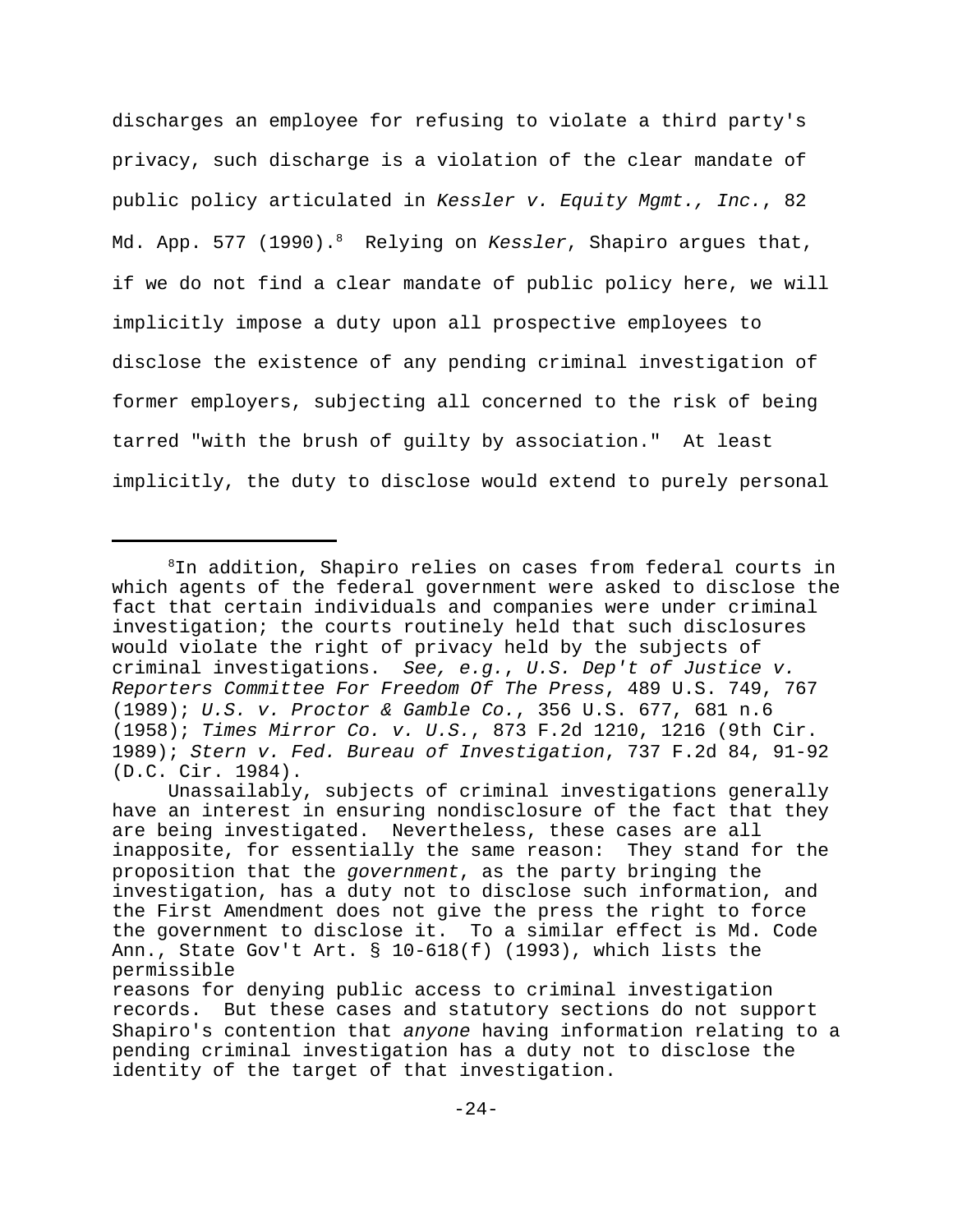information. We do not agree that the important policy articulated in *Kessler* was in any way implicated by Shapiro's discharge.

In *Kessler*, the landlord/employer discharged an employee for refusing to enter illegally the apartments of defaulting tenants, and to rummage through their personal papers for information useful for debt collection. In holding that the discharge constituted a violation of a clear mandate of public policy, we noted both statutory and constitutional protections guarding against the invasions of privacy that the plaintiff was instructed to commit. We focused, too, on the "treasured right" of privacy in one's home, *Kessler*, 82 Md. App. at 599, a sacrosanct right well protected by the constitution. We also said:

We need not decide whether discharging an at-will employee for refusing to commit *any* act that might technically be tortious would be "contrary to a clear mandate of public policy."

\* \* \* Had appellant carried out her instructions to invade tenants' constitutionally protected rights of privacy by snooping through their private papers, she would have been subject to civil liability. As Judge Eldridge, writing for the Court of Appeals in *Widgeon v. Eastern Shore Hospital Center*, 300 Md. 520, 479 A.2d 921 (1984), explicated, violations of state or federal constitutional rights are actionable wrongs. Indeed, . . . a violation of those rights could be remedied by an action at law for damages.

82 Md. App. at 599-89 (italics in original; underlining added).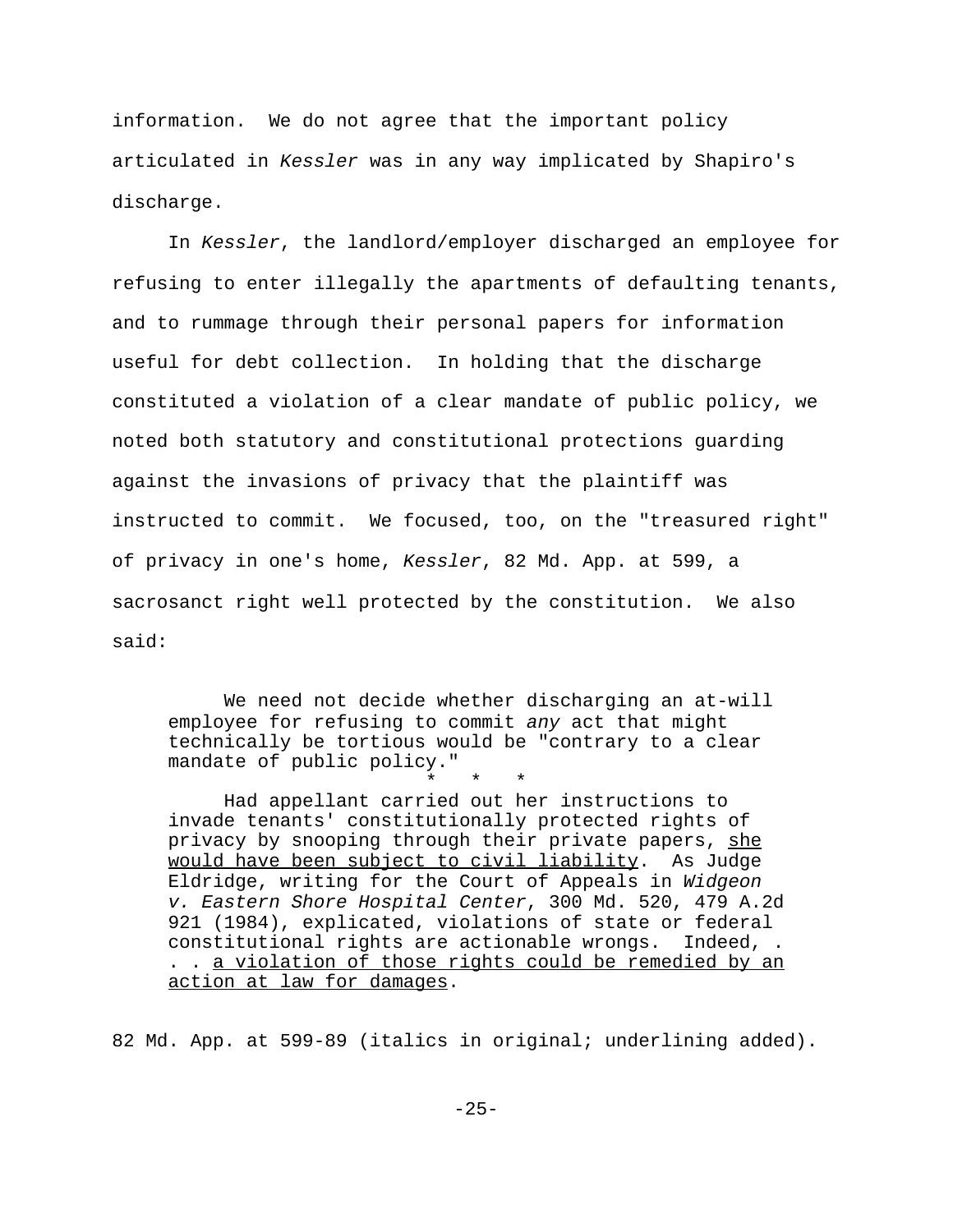Clearly, the general rule applicable to at-will employment is subject to a public policy exception. The challenge is in identifying "what constitutes a `public policy,' the violation of which amounts to a cause of action" for wrongful discharge. *Denro*, 91 Md. App. at 829. While "jurists to this day have been unable to fashion a truly workable definition of public policy," *Md.-Nat'l Cap. P & P v. Washington Nat'l Arena*, 282 Md. 588, 605- 06 (1978), we acknowledge that

"public policy embodies a doctrine of vague and variable quality, and, unless deducible in the given circumstances from constitutional or statutory provisions, should be accepted as the basis of a judicial determination, if at all, only with the utmost circumspection. The public policy of one generation may not, under changed conditions be the public policy of another."

*Townsend*, 64 Md. App. at 61-62 (quoting *Patton v. United*, 281 U.S. 276, 306 (1930)).

As in *Denro*, "[t]his case presents the `familiar common-law problem of deciding where and how to draw the line between claims that genuinely involve the mandates of public policy and are actionable, and ordinary disputes between employee and employer that are not." *Id.* at 828 (citing *Sheets v. Teddy's Frosted Foods, Inc.*, 427 A.2d 385, 387 (Conn. 1980)). The line here must be drawn in favor of the employer; we hold that the court did not err in declining to recognize, as a matter of public policy, that Shapiro had a duty not to disclose the Contel investigation to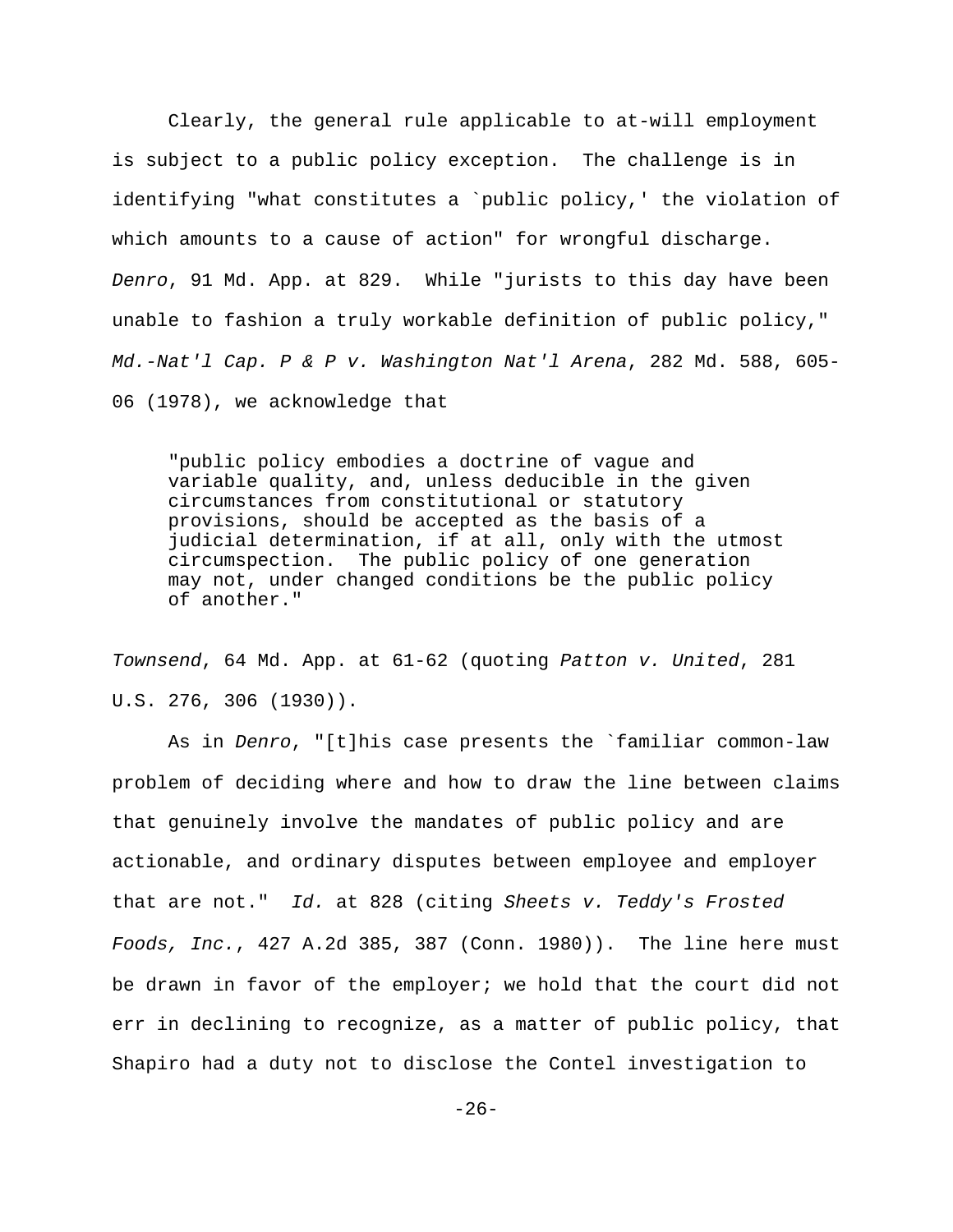appellees, or that his discharge contravened an important public policy to that effect.

In marked contrast to *Kessler*, Shapiro has not identified any statutory or constitutional basis for his claim of a clear mandate of public policy. Nor has Shapiro advanced any basis upon which he could have been held civilly or criminally liable for disclosure of the Contel investigation: Shapiro did not have a written employment contract with Contel; Contel did not impose an employment restriction (other than "general common sense") barring his disclosure of information concerning Contel; and the government did not require Shapiro to maintain the confidentiality of the Contel investigation. Absent some clear *mandate*, under which Shapiro actually could be held responsible for a breach of public policy, we do not believe the "policy" of protecting the privacy of parties under criminal investigation constitutes a sufficiently clear *mandate* to support Shapiro's wrongful discharge claim.

Moreover, Shapiro's own conduct undercut his purported concern for Contel's privacy. In the face of the impending government interview, Shapiro immediately divulged the fact of the investigation to Massengill, without taking any steps to ensure Contel's privacy. Shapiro also characterized the matter as "insignificant."

The question is not whether discharging Shapiro for his

-27-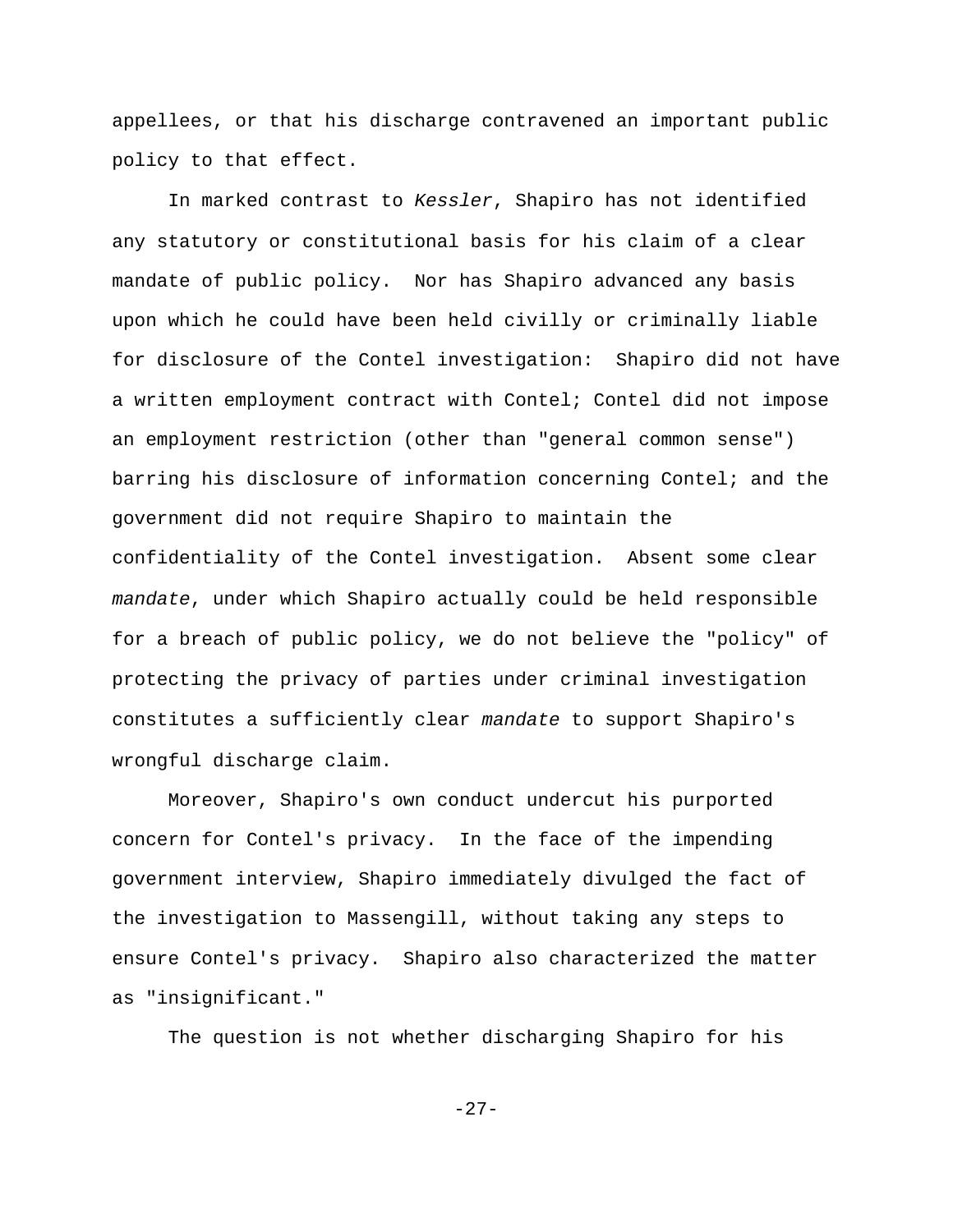failure to disclose was fair, justified, sensible, reasonable, or appropriate. Rather, the question is whether it was *wrongful*, *i.e.*, whether it violated a clear mandate of public policy. Absent that type of violation, employers can discharge at-will employees for no reason or even for a bad reason.

What appellant overlooks . . . is the fact that mere termina-tion of employment does not give rise to a cause of action for [wrongful] discharge. [If appellant] was an `atwill' employee, appellee had an absolute right to fire [him] for *no* reason or for *almost any* reason without incurring any liability for doing so.

*Beery v. Md. Medical Laboratory, Inc.*, 89 Md. App. 81, 94 (1991), *cert. denied*, 325 Md. 329 (1992) (emphasis in original). *See also Lee v. Denro*, 91 Md. App. at 836 ("[T]he fact that the employer does not have a good reason for the employee's discharge does not, in the absence of a clear violation of public policy, render the discharge `abusive' or `wrongful.'").

What we said in *Beery* is equally apt here:

Had [the employee] been guilty of the alleged misconduct, it would have been entirely proper and appropriate for the employer to fire [him]. Firing [him] on the basis of . . . unsubstantiated allegations, without proof and, indeed, without fully investigating the matter, may very well have been improper--even foolish--but can hardly be said to contravene any clear mandate of public policy.

89 Md. App. at 94-95.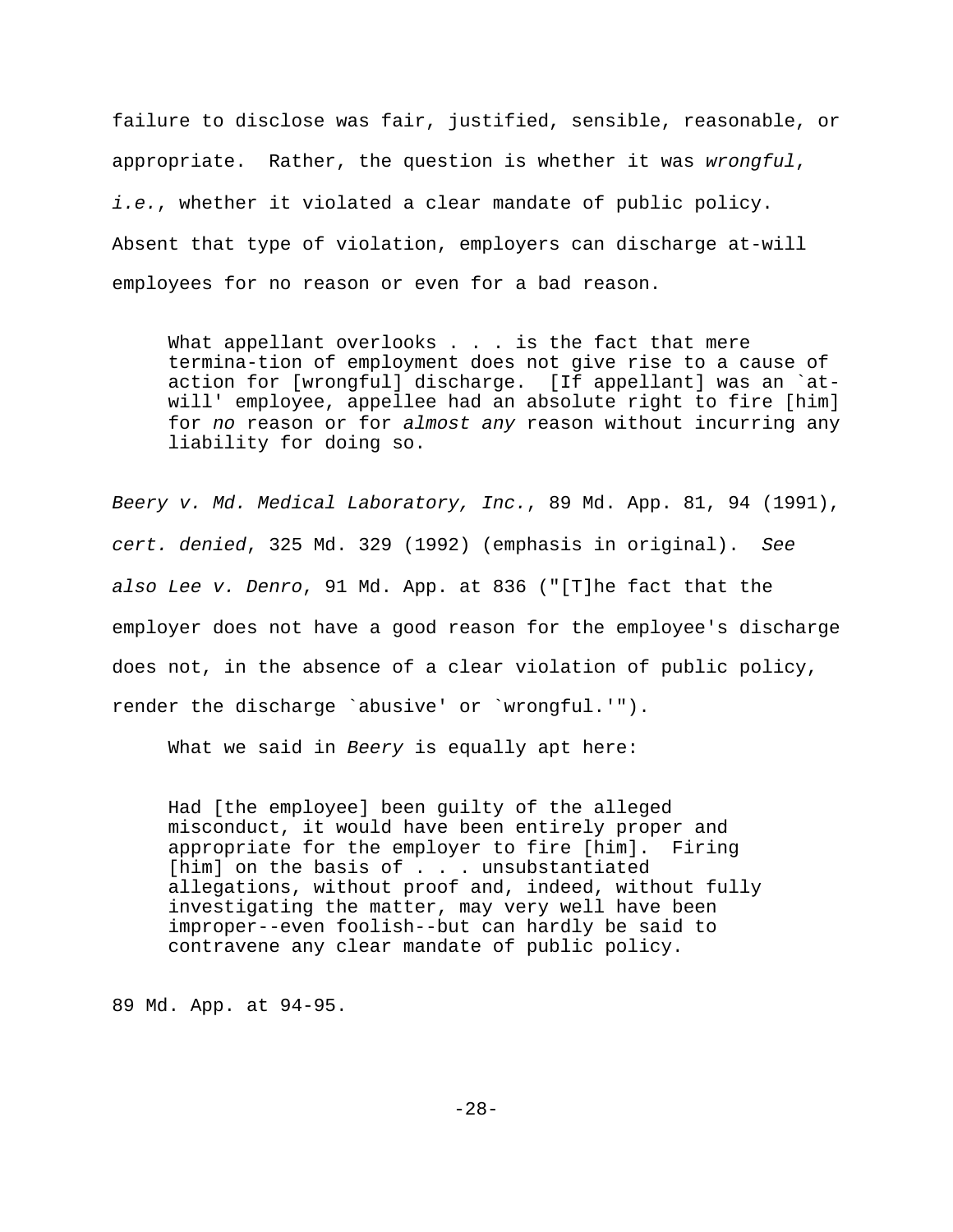### **III. Defamation**

At a firm-wide meeting, held soon after Shapiro's termination, Massengill explained why he had discharged Shapiro so soon after hiring him. According to the testimony of Massengill's employees, Massengill said, among other things, that Shapiro had been the "subject" of an investigation, that he might be its "target," that Shapiro could be indicted, that as a manager he would be blamed as a matter of course for any wrongdoing discovered by the inquiry, and that they all might soon be reading about it in the newspapers. Moreover, Massengill alleged that Shapiro, aware that he was being investigated, intentionally did not so inform Massengill during the employment negotiations.

In addition, Massengill contested Shapiro's application for unemployment insurance benefits, without speaking to Radoff and notwithstanding the exculpatory letter sent by the Army's Special Agent. In the statement Massengill sent to DEED, he asserted the following:

On April 24, 1991 Mr. Shapiro advised me for the first time that he was going to be questioned in a criminal investigation being conducted by the federal government. He told me that he had been the contracts manager on the contract claim being investigated; that his former em-ployer had retained a criminal law attorney to represent him; and, that he had been aware of this problem, and the investigation, both during our negotiations and at the time he came into my employ. *Mr. Shapiro admitted to me that he could be*

*indicted. He is the one who submitted the claim on*

-29-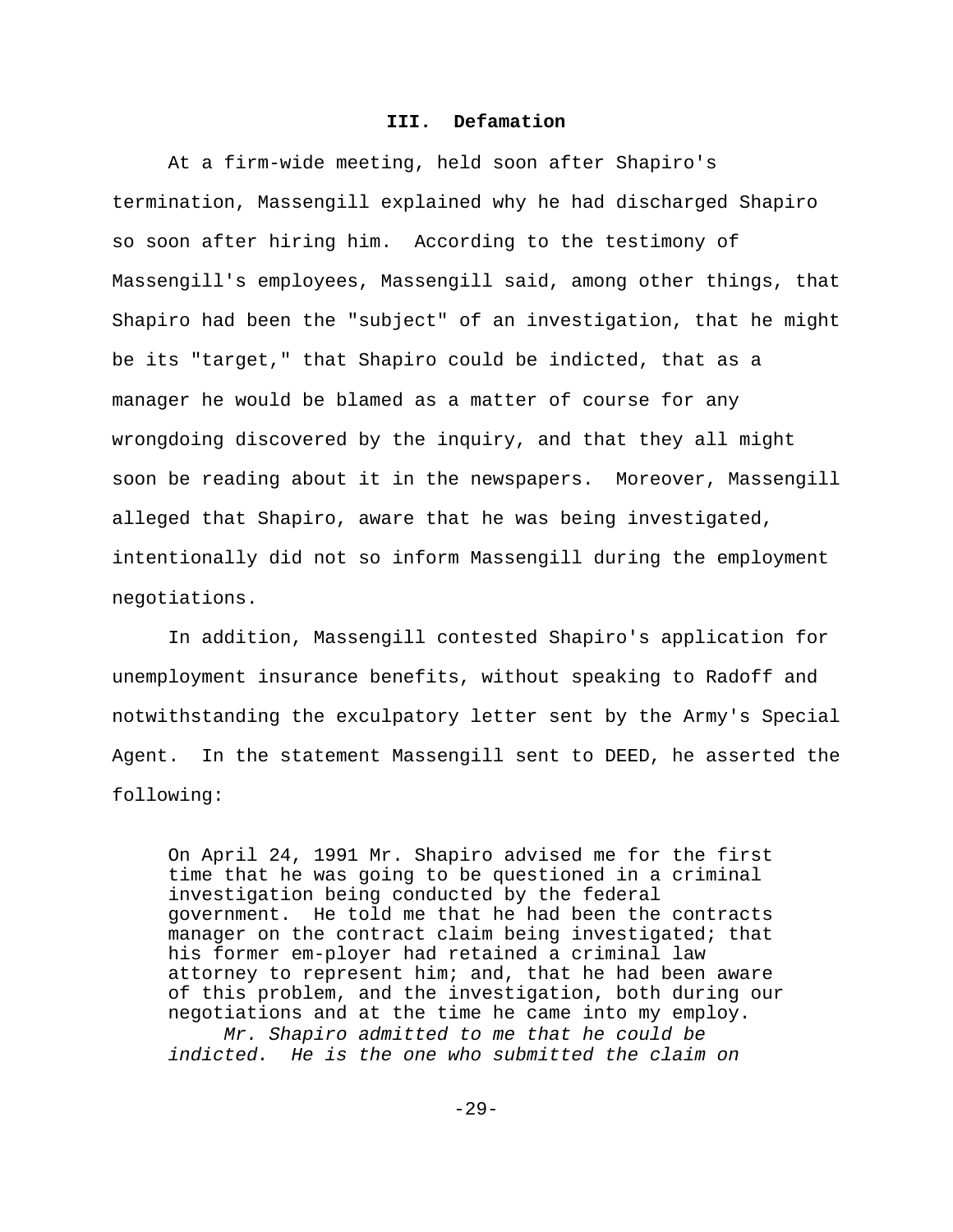*behalf of his employer as contracts manager. Investiga-tions of possible fraud by government contractors is a major focus at this time*.

Mr. Shapiro and I had discussed starting a business side to the practice which would also involve government contracting. . . . *Yet, he never told me that he was involved in a criminal investigation at any time during our negotiations nor prior to coming into my office. As an attorney, he had an ethical responsibility to tell me.*

\* \* \*

Had Mr. Shapiro advised me about *his problems*, he would never have been hired. I believe he knew that. *Mr. Shapiro, in my view, was ethically obligated to advise me. He did not do so and in fact told me he felt he had no duty to disclose something to me which went to the very core, ethically and morally, of our plans. I decided that I could no longer trust his ethics nor* [sic] *his judgment*.

(Emphasis added).

At the close of the evidentiary phase of the trial, the court ruled that Massengill's comments to his employees could not support an action for defamation, on the grounds that "there was absolutely no, zero, zero production of any evidence whatsoever that there was anything said by Mr. Massengill that could in any way have been construed as a reflection on the plaintiff." In contrast, the court determined that the letter to DEED could be considered defamatory, and so allowed the jury to consider it. The court said:

I am instructing you now that as a matter of law that the only defamation that you will be able to consider in this case is that if any which you find in a letter directed by Mr. Massengill to the unemployment commission.

I am instructing you specifically that you are not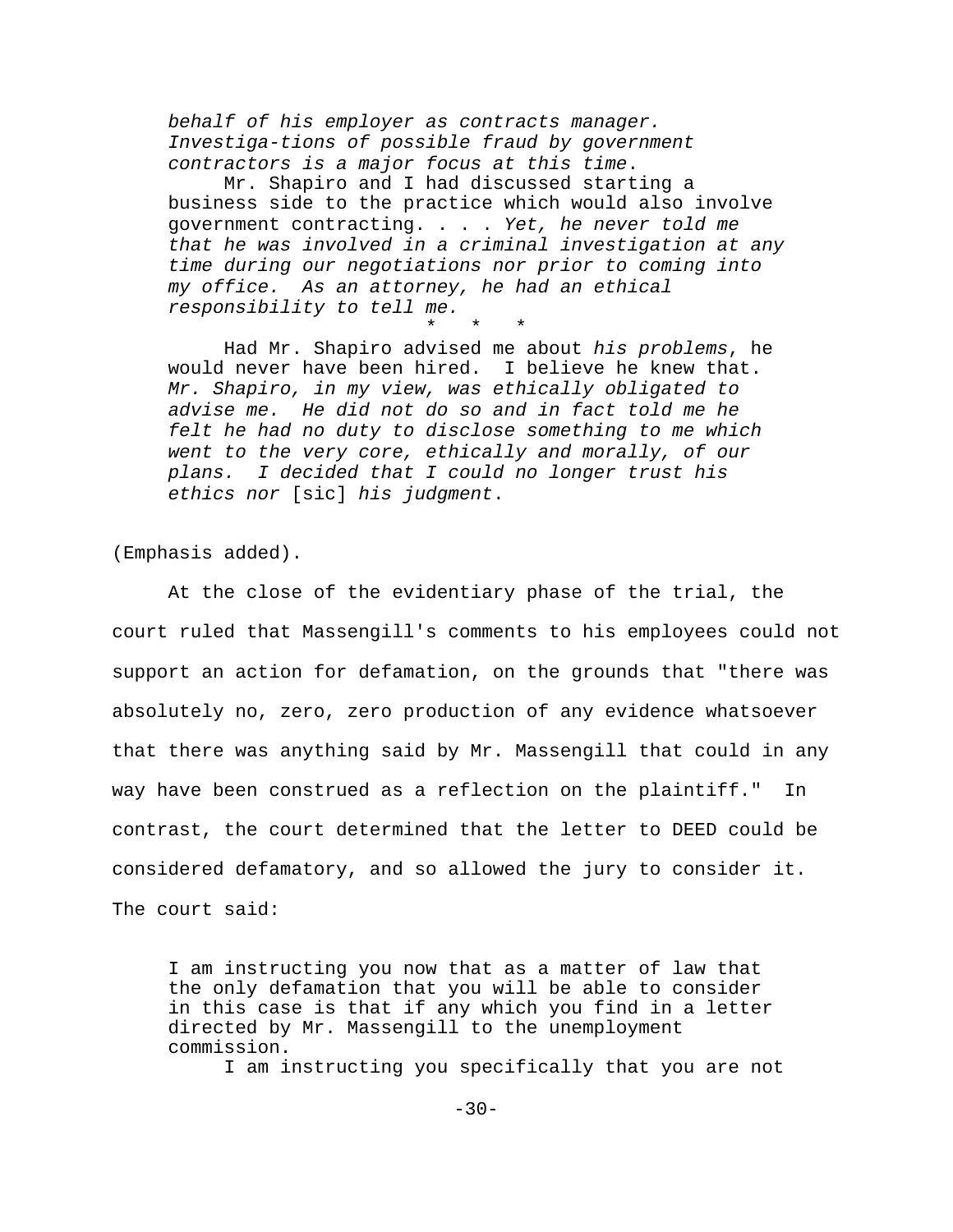to consider any verbal, anything that he said to anybody and there were a number of employees, I believe, involved in this defamation. Okay, so that is not to be considered by you.

On appeal, Shapiro contends that the court erred in failing to rule as a matter of law that Massengill's statements, including both the statement to DEED and the verbal communications to Shapiro's co-workers, were defamatory per se. Necessarily subsumed within this contention is the question of whether the court correctly analyzed the nature of the various statements. We are of the view that the alleged statements to the employees were defamatory per se and the court erred by refusing to allow the jury to consider those statements. We explain.

In a case involving a plaintiff who is not a public figure, a prima facie case of defamation requires proof of the following elements:

(1) that the defendant made a defamatory communication- -i.e., that he communicated a statement tending to expose the plaintiff to public scorn, hatred, contempt, or ridi-cule to a third person who reasonably recognized the statement as being defamatory; (2) that the statement was false; (3) that the defendant was at fault in communica-ting the statement; and (4) that the plaintiff suffered harm.

*Kairys v. Douglas Stereo Inc.*, 83 Md. App. 667, 678 (1990) (citing *Hearst Corp. v. Hughes*, 297 Md. 112 (1983) and *Gooch v. Md. Mechanical Systems, Inc.*, 81 Md. App. 376, *cert. denied*, 319

-31-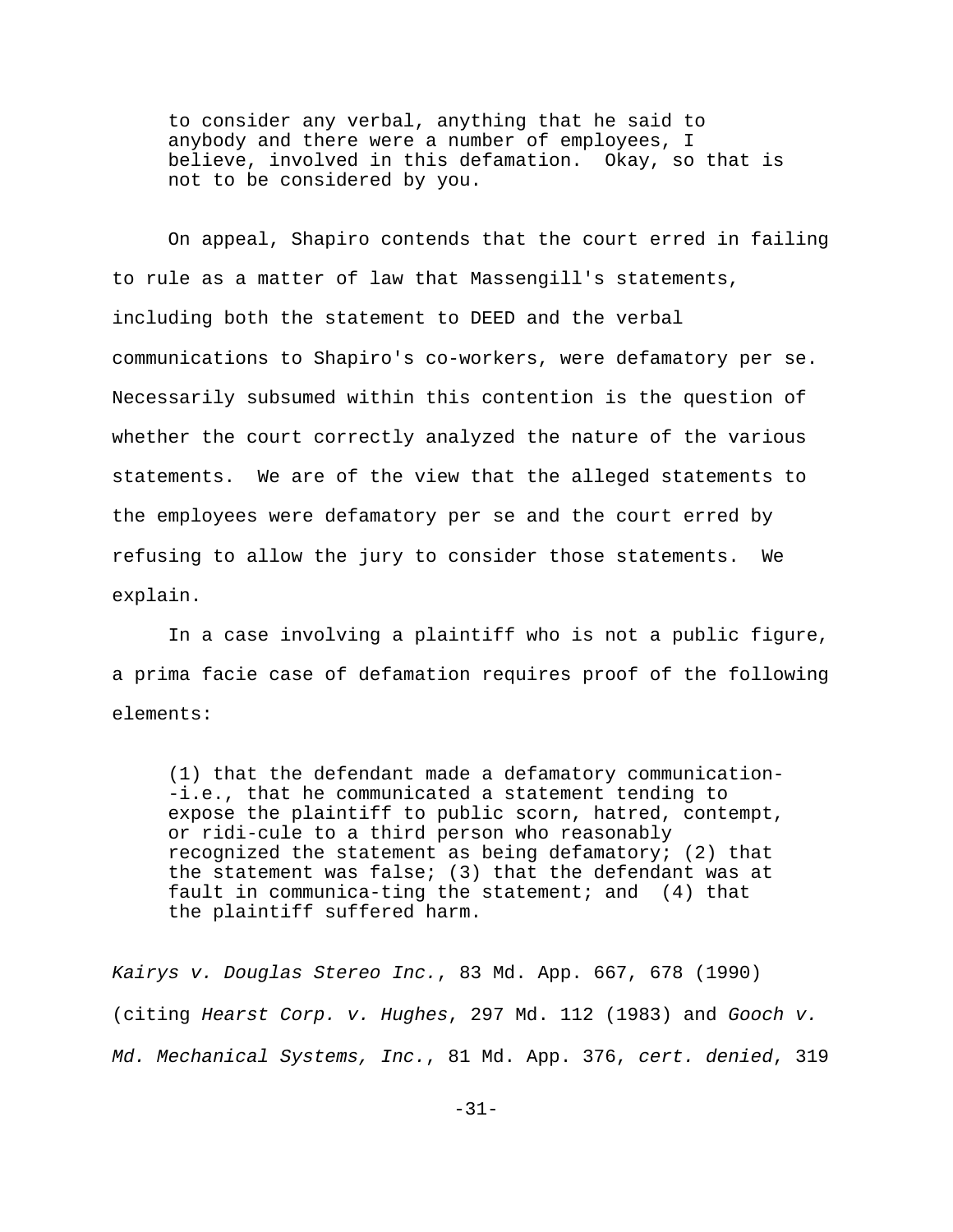Md. 484 (1990)). "Fault," for the purposes of the prima facie case, may be based either on negligence or constitutional malice. *New York Times Co. v. Sullivan*, 376 U.S. 254, 279-80 (1964); *Batson v. Shiflett*, 325 Md. 684, 728 (1992); *Hearst Corp.*, 297 at 122 (citing *Jacron Sales Co. v. Sindorf*, 276 Md. 580 (1976). *See also Restatement (2d) Torts* § 580(B) (1975) (fault standard for defamation of a private person).

Constitutional malice, which is sometimes referred to as actual malice, *Batson*, 325 Md. at 728, is established when the plaintiff shows, by clear and convincing evidence, that the defendant published the statement in issue either with reckless disregard for its truth or with actual knowledge of its falsity. *Id. See also New York Times Co.*, 376 U.S. at 285-86 (where plaintiff must demonstrate constitutional malice, malice must be shown with "convincing clarity."). In contrast, negligence need only be shown by a preponderance of the evidence. *Gen'l Motors Corp. v. Piskor*, 277 Md. 165, 171-72 ("[T]he plaintiff shall be required to establish the liability of the defendant through proof of falsity and negligence by the preponderance of the evidence . . . .").

Maryland continues to recognize the distinction between defamation per se and defamation per quod. *Hearst Corp.*, 297 Md. at 125 (citing *IBEW, Local 1805 v. Mayo*, 281 Md. 475 (1977)); *Gooch*, 81 Md. App. at 393. The distinction between per se and

-32-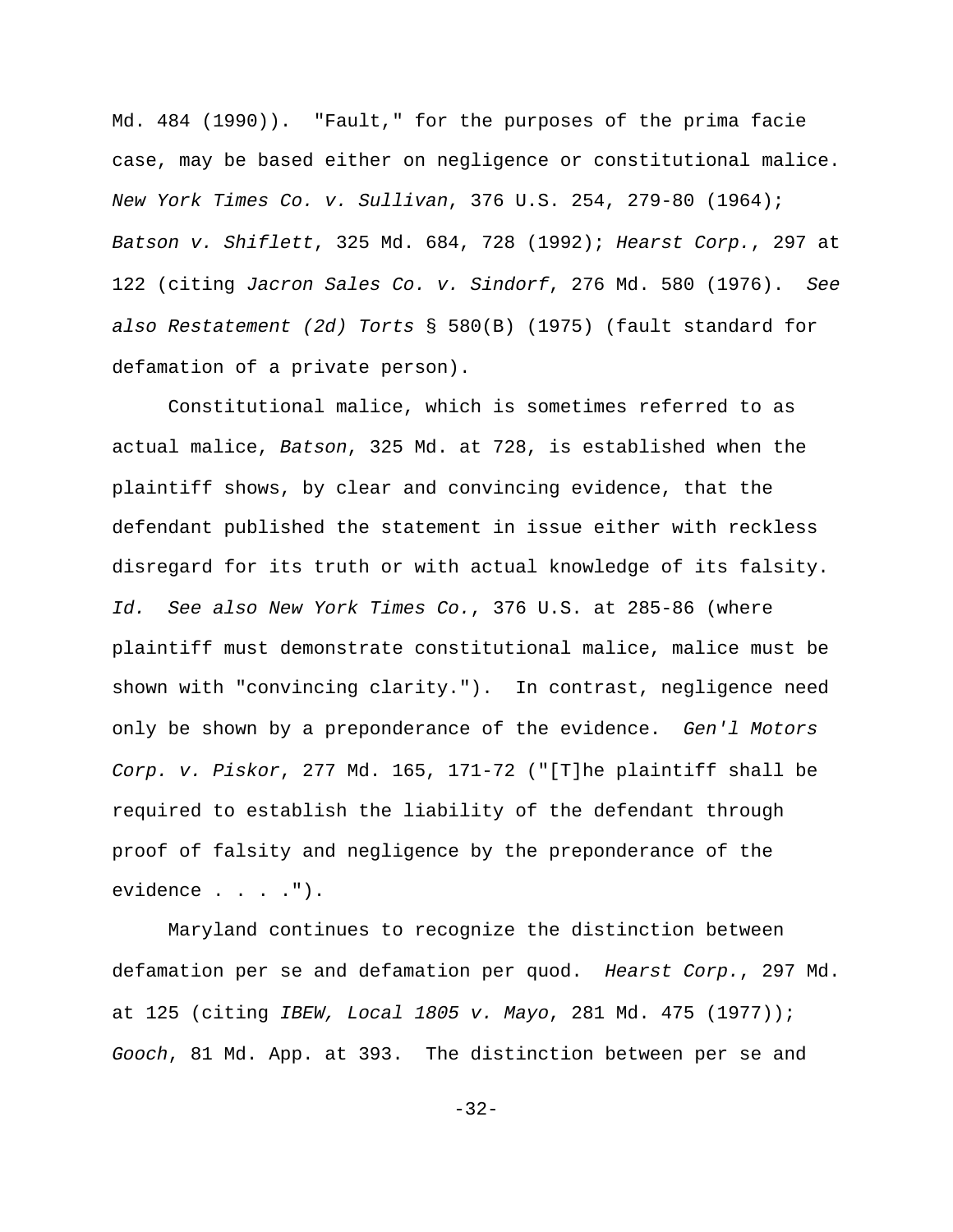per quod was explained in *Metromedia, Inc. v. Hillman*, 285 Md. 161 (1979):

"In the case of words or conduct actionable per se their injurious character is a self-evident fact of common knowledge of which the court takes judicial notice and need not be pleaded or proved. In the case of words or conduct actionable only per quod, the injurious effect must be established by allegations and proof of special damage and in such cases it is not only necessary to plead and show that the words or actions were defamatory, but it must also appear that such words or conduct caused actual damage."

*Id.* at 163-64 (quoting *M & S Furniture Sales Co. v. Edward J. DeBartolo Corp.*, 249 Md. 540 (1968)).

The determination of whether an alleged defamatory statement is per se or per quod is a matter of law. *Gooch*, 81 Md. App. at 391 n.8. If the statement is per quod, then the jury must decide whether the statement does, in fact, carry defamatory meaning. *Helinski v. Rosenberg*, 90 Md. App. 158, 165, *rev'd on other grounds*, 328 Md. 664 (1992), *cert. denied*, \_\_\_ U.S. \_\_\_, 113 S.Ct. 3041 (1993).

The significance of whether the defamation is per se or per quod is intertwined with the issue of fault. If the statement is actionable per se,  $9$  the plaintiff must prove actual damages if the defendant was merely negligent in making the false statement.

<sup>&</sup>lt;sup>9</sup>In *Gooch*, 81 Md. App. at 392 n.9, we said that "`Actonable per se' is another term of art casually mentioned in defamation law which carries precisely the same meaning as defamation per se."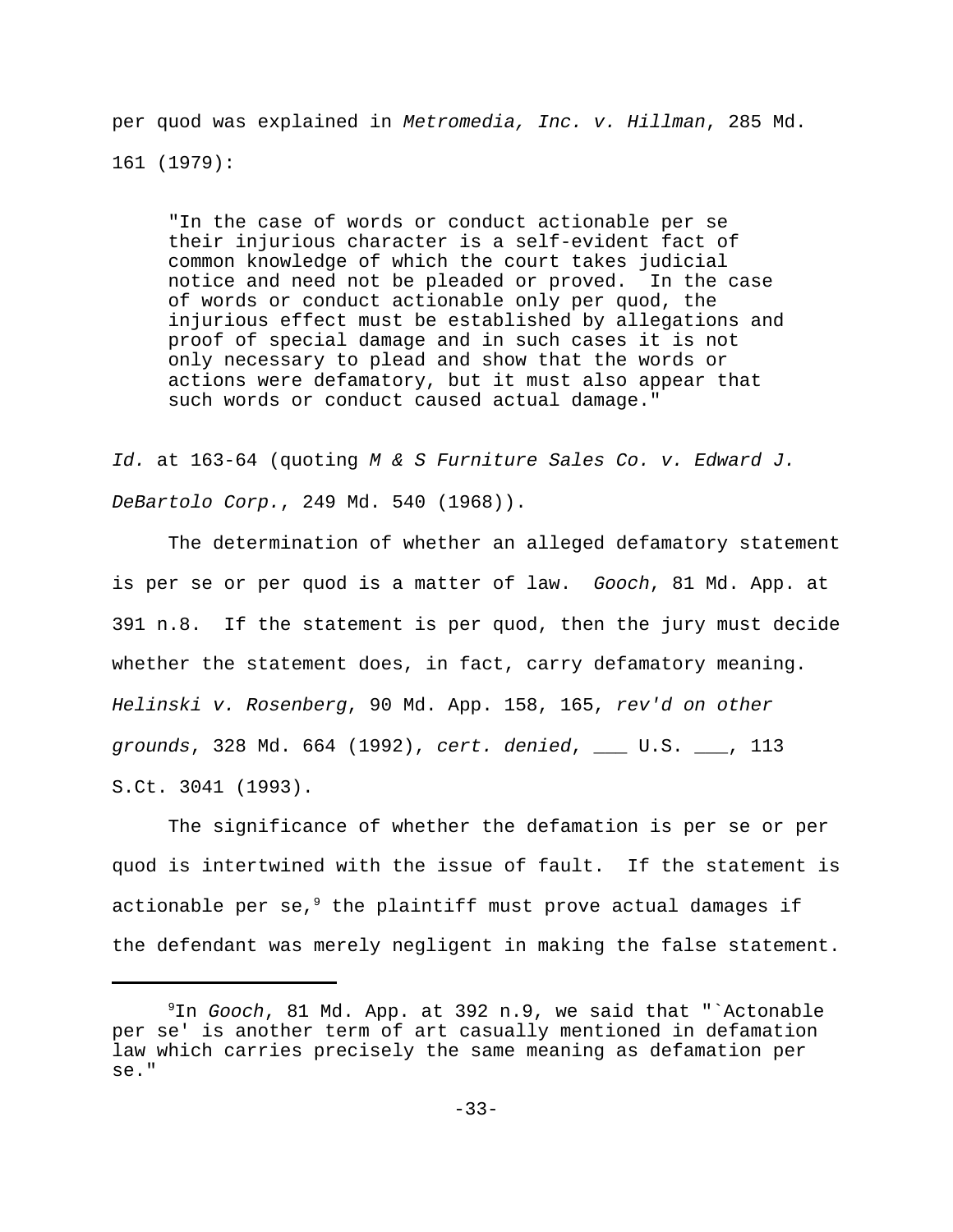*Hearst Corp.*, 297 Md. at 122; *Metromedia*, 285 Md. at 172; *Jacron*, 276 Md. at 590. On the other hand, when a plaintiff establishes that the statement was made with actual malice, "a presumption of harm to reputation . . . arises from the publication of words actionable per se. A trier of fact is not constitutionally barred from awarding damages based on that presumption in a constitutional malice case." *Hanlon v. Davis*, 76 Md. App. 339, 356 (1988) (citing *Hearst*, 297 Md. at 125-26)). Therefore, where the statement is actionable per se, damages are presumed if a plaintiff can demonstrate constitutional malice; the jury may award general damages for false words that are actionable per se, even in the absence of proof of harm. *Hearst Corp.*, 297 Md. at 125-26; *Laws v. Thompson*, 78 Md. App. 665, 685, *cert. denied*, 316 Md. 428 (1989); *Hanlon*, 76 Md. App. at 355 n.4, 356-57.<sup>10</sup>

In essence, Shapiro's defamation claim presents the flip side of Massengill's claim that he had cause to fire Shapiro. As we have observed, Massengill's decision to fire Shapiro was at least partly grounded on his concern that the firm's reputation

 $10$ Even in a private defamation action, when the plaintiff proceeds on a theory that the statement was made with actual malice, the malice must be established by clear and convincing evidence. *Piskor*, 277 Md. at 175 (plaintiff "shall be required . . . to establish . . . negligence by the preponderance of the evidence. [Plaintiff] may then recover compensation for actual injury . . ., but not presumed or punitive damages unless he meets the New York Times standard [of constitutional malice]."); *cf. Owens-Illinois v. Zenobia*, 325 Md. 420, 460 (1992) (for punitive damages, actual malice always must be proven by clear and convincing evidence).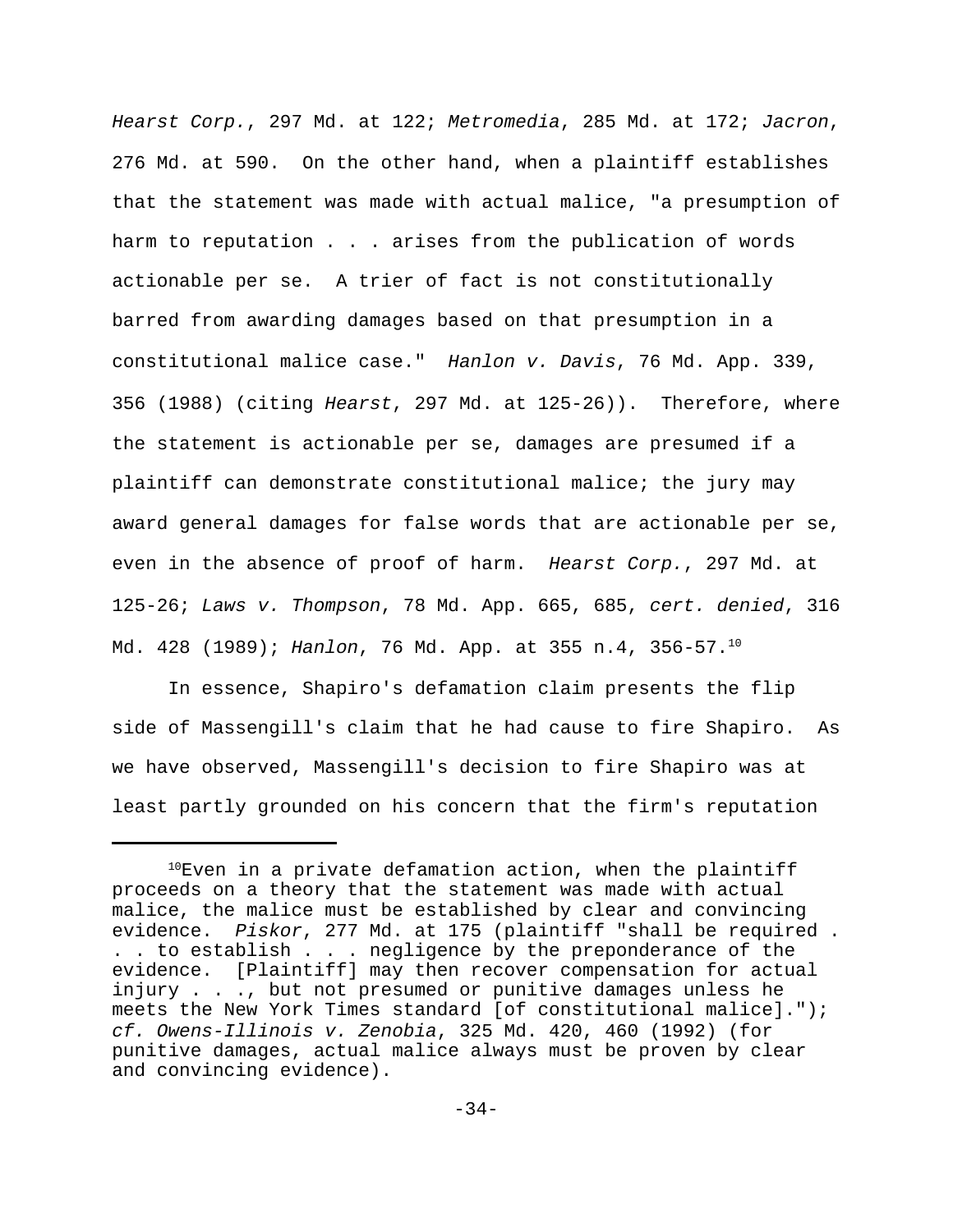for honesty might be tainted by Shapiro's connection to the Contel investigation. In much the same way, Shapiro claims his reputation for integrity is of paramount importance to him professionally, and he was falsely denigrated by Massengill.

Massengill allegedly told his employees that Shapiro had been the "subject" and the "target" of a criminal investigation and that Shapiro had admitted that he could be indicted; Massengill strongly implied that Shapiro had intentionally concealed this damaging information. Allegations that Shapiro was evasive, secretive, dishonest, dishonorable, and perhaps even a criminal--if the jury finds that those statements were made and were, indeed, false--clearly "impute to [Shapiro] some incapacity or lack of due qualification," *Foley*, 188 Md. at 284, and "would disqualify him or render him less fit properly to fulfill the duties incident" to the practice of law. *Kilgour v. Evening Star Co.*, 96 Md. 16, 23 (1902).

What we said in *Leese v. Baltimore Co.* is pertinent here:

[I]t is defamatory "to utter any slander or false tale of another . . . which may impair or hurt his trade or livelyhood." 3 W. Blackstone, *Commentaries on the Laws of England* 123 (special ed. 1983). Thus, a statement "that adversely affects [an employee's fitness for the proper conduct of his business . . . [is] actionable *per se* at common law." *Hearst Corp. v. Hughes*, 297 Md. 112, 118, 466 A.2d 486 (1983).

This is not to imply, however, that every negative evaluation of an employee's performance is potentially defamatory. Rather, "`*[t]he words must go so far as to impute to him some incapacity or lack of due qualification to fill the position*.'" *Foley v. Hoffman*, 188 Md.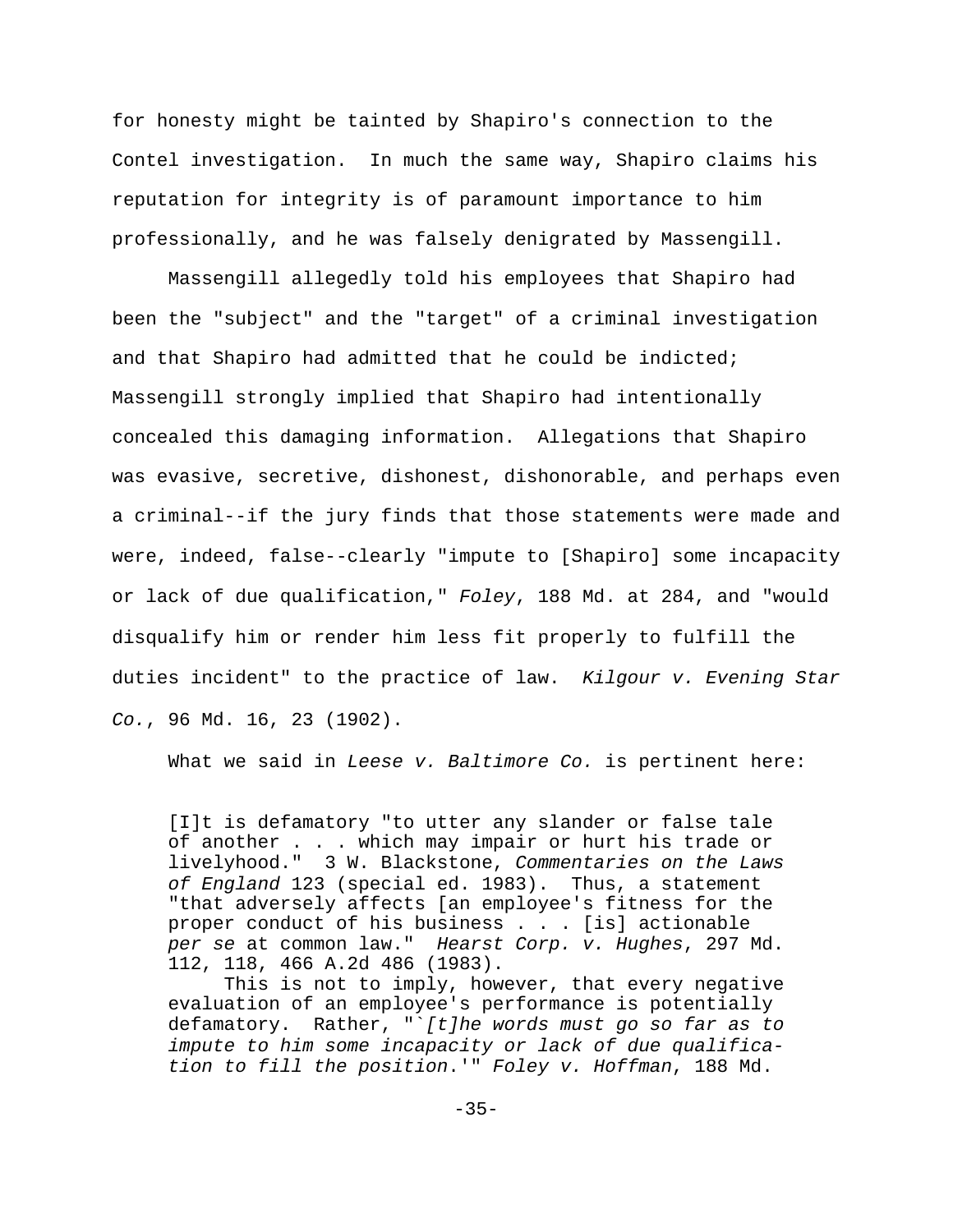273, 284, 52 A.2d 476 (1947) [other citations omitted]. *In other words, the defamatory statement must be such that "if true, would disqualify him or render him less fit properly to fulfill the duties incident to the special character assumed*." *Kilgour v. Evening Star Co.*, 96 Md. 16, 23, 53 A. 716 (1902).

64 Md. App. at 473-74 (italics added). Accordingly, the trial court's categorical determination that Massengill's oral statements "could [not] in any way have been construed as a [defamatory] reflection on the plaintiff" was clearly erroneous.

In concluding that the oral statements to co-workers were defamatory per se, we find persuasive the Court's analysis in *Kilgour v. Evening Star Newspaper Co.*:

"Words spoken of a person in his office, trade, profession, business or means of getting a livelihood, which tend to expose him to the hazard of losing his office, or which charge him with fraud, indirect dealings or incapa-city and thereby tend to injure him in his trade, profes-sion or business, are actionable without proof of special damage, even though such words if spoken or written of an ordinary person, might not be actionable *per se*."

96 Md. at 23-24 (citations omitted). *See also* FOWLER V. HARPER ET AL., 2 THE LAW OF TORTS § 5.12, at 104 (2d ed. 1986) ("[I]t is actionable [per se] to impute professional dishonesty to a lawyer or to call a lawyer a quack or a shyster or a crook." (footnotes omitted)).

Analysis of Massengill's letter to DEED makes clear that it, too, was defamatory per se. The trial court analyzed the

-36-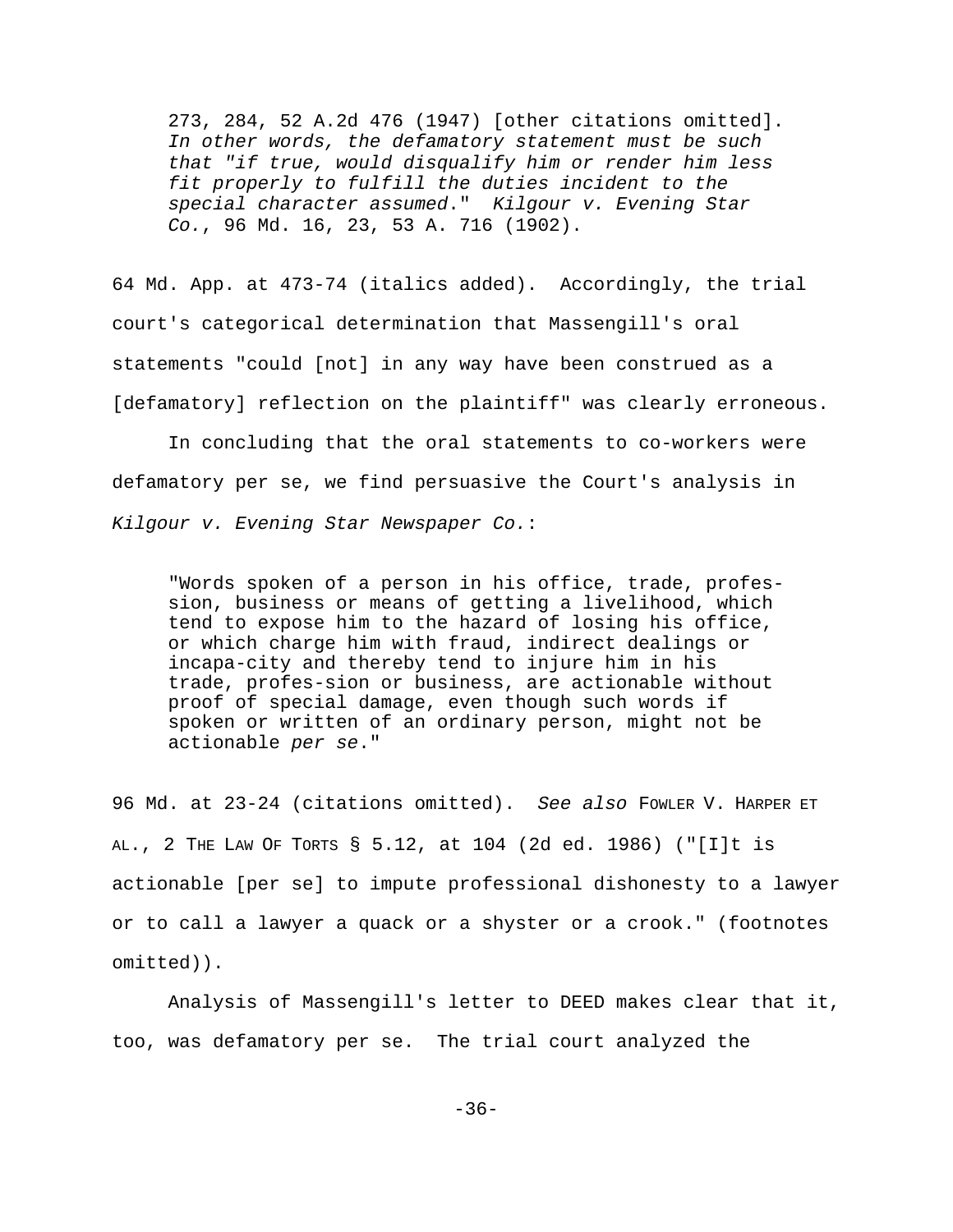contents, sentence by sentence, considering each line in a vacuum. For example, the court found the sentence, "Mr. Shapiro admitted to me that he could be indicted," as unobjectionable because indictment, by itself, means nothing. Likewise, the court saw the sentence, "He is the one who submitted the claim on behalf of his employer as contracts manager," as entirely harmless. Finally, the court was untroubled by the sentence, "Investigations of possible fraud by government contractors is a major focus at this time," because it did not name Shapiro. But the words cannot be read in isolation. When read as a whole, the clear implication is that Shapiro had believed he was likely to be indicted for his own act of fraud upon the government, and deliberately concealed that information from Massengill.

Later in the letter, Massengill accused Shapiro of outright deceit:

[H]e never told me that he was involved in a criminal investigation at any time during our negotiations nor prior to coming into my office. As an attorney, he had an ethical responsibility to tell me. . . . Mr. Shapiro, in my view, was ethically obligated to advise me. He did not do so and in fact told me he felt he had no duty to disclose something to me which went to the very core, ethically and morally, of our plans. I decided that I could no longer trust his ethics nor [sic] his judgment.

The reader of the letter does not have to refer to any outside facts to understand the implication that Shapiro's lack of ethics, and his "involvement" in a criminal investigation, rendered him unfit to be an attorney. Accordingly, Massengill's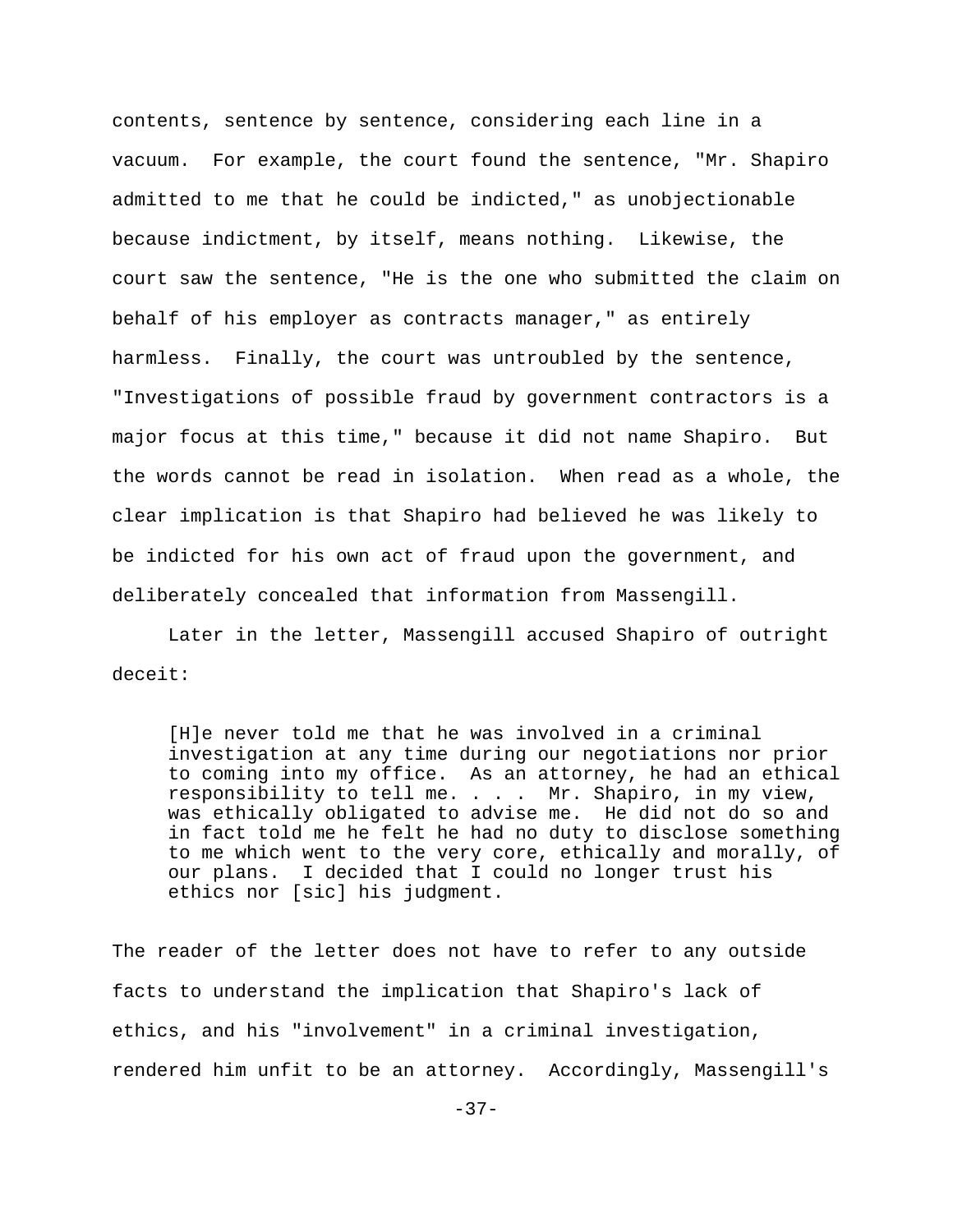statements to DEED were defamatory per se.

Based on the foregoing, we believe it was for the jury to decide the following: (1) whether Massengill made the alleged statements; (2) whether the statements were false; (3) the degree of Massengill's fault; and (4) whether Massengill abused any qualified privilege that his words enjoyed. $11$  The trial court

 $11$ We note that the letter to DEED was subject to a qualified privilege, by statute. Md. Code Ann., Lab. & Emp't Art., § 8-105 (1992). *See also Gay v. William Hill Manor, Inc.*, 74 Md. App. 51, 56 (1988) (predecessor statute). Massengill's oral communications to employees may also have been protected by the common law privilege extending to communications between an employer and an employee. *See, e.g.*, *McDermott v. Hughley*, 317 Md. 12, 28-29 (1989); *Exxon Corp.*, 67 Md. App. at 421 (citing cases); *Happy 40, Inc. v. Miller*, 63 Md. App. 24, 35, *cert. denied*, 304 Md. 299 (1985) (same).

When a statement enjoys a qualified privilege, the privilege defeats an action for defamation. *Jacron*, 276 Md. at 598. The question of whether a defamatory communication enjoys a qualified privilege is a matter of law for the court to resolve. *Exxon Corp. v. Schoene*, 67 Md. App. 412, 421 (1986) (citing *Jacron*, 276 Md. at 600)).

A qualified privilege may be abused, and thus defeated, if the plaintiff can establish that the defendant acted with constitutional malice or that the statement was not made in furtherance of the reason for the privilege or was communicated to

a third person who is outside the protection of the privilege. *Leese*, 64 Md. App. at 476. *See also*, *McDermott*, 317 Md. at 29- 30; *Marchesi v. Franchino*, 283 Md. 131, 139 (1978); *Happy 40, Inc.*, 63 Md. App. at 31-32. The question of whether the defendant abused the privilege is an issue for the jury to decide. *Exxon Corp.*, 67 Md. App. at 421; *Happy 40*, 63 Md. App. at 34.

We note that the quantum of proof necessary for a plaintiff to establish a claim of constitutional malice in the case-inchief (*i.e.*, clear and convincing evidence) is greater than the degree of proof necessary to establish constitutional malice in order to overcome the affirmative defense of conditional privilege. *Com-pare, e.g.*, *Batson*, 325 Md. at 728 (public figure, who is constitu-tionally required to prove actual malice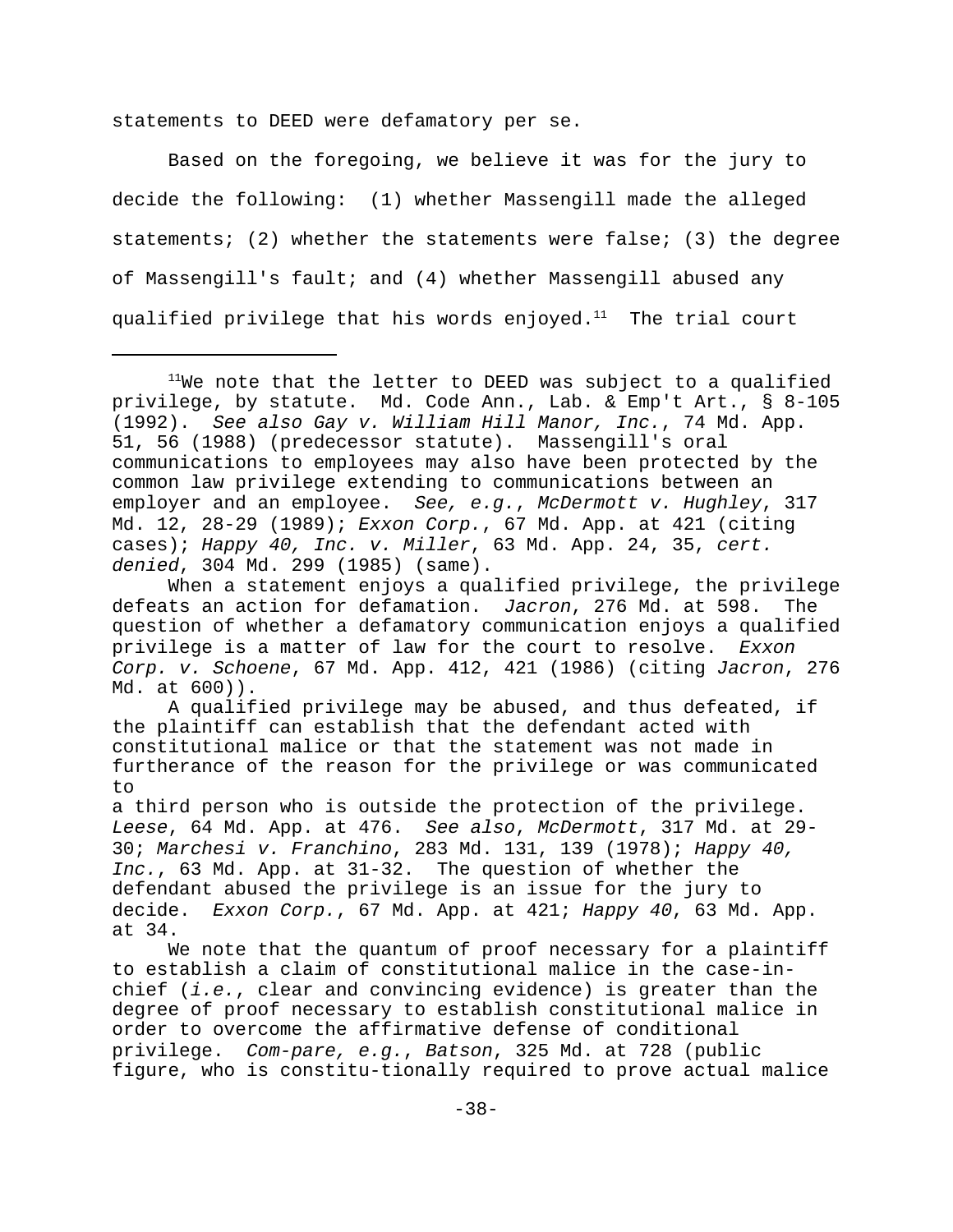erred in refusing to allow the jury to consider both the oral and written statements. Although the DEED letter was submitted to the jury, we cannot consider the letter and the oral statements independently; they collectively bear on questions of fault, privilege, and damages. Accordingly, as to the defamation claim, we must reverse and remand for a new trial.

> **JUDGMENT REVERSED AS TO DEFAMATION CLAIM AND REMANDED FOR NEW TRIAL; JUDGMENT AFFIRMED AS TO ALL OTHER COUNTS.**

**COSTS TO BE PAID ONE-HALF BY APPELLANT AND ONE-HALF BY APPELLEE.**

# Steven A. Shapiro v. Alan D. Massengill and Alan D. Massengill, P.A. -- No. 999, 1994 Term

### HEADNOTE:

CONTRACTS -- Circuit court was not clearly erroneous in ascribing ambiguity to contract for employment at a law firm; the court did not err in submitting to the jury the issue of whether the contract was at will or for a fixed term. In addition, appellant was not entitled to an instruction that termination for cause must be predicated on actual injury or gross or evil misconduct; rather, the jury was entitled to consider all of the circumstances, including the nature of the employment as an attorney and the relationship between the employer and the employee, in determining whether appellant's discharge was for

as part of a prima facie case, must produce clear and convincing evidence), *with Piskor*, 277 Md. at 173 n.5 (abuse of privilege by excessive publication must be proven by preponderance standard, not clear and convincing), *and Globe Security Systems v. Sterling*, 79 Md. App. 303, 311 (1989) ("[A] conditional privilege is defeated by a private person if malice is shown by a preponderance of the evidence.").